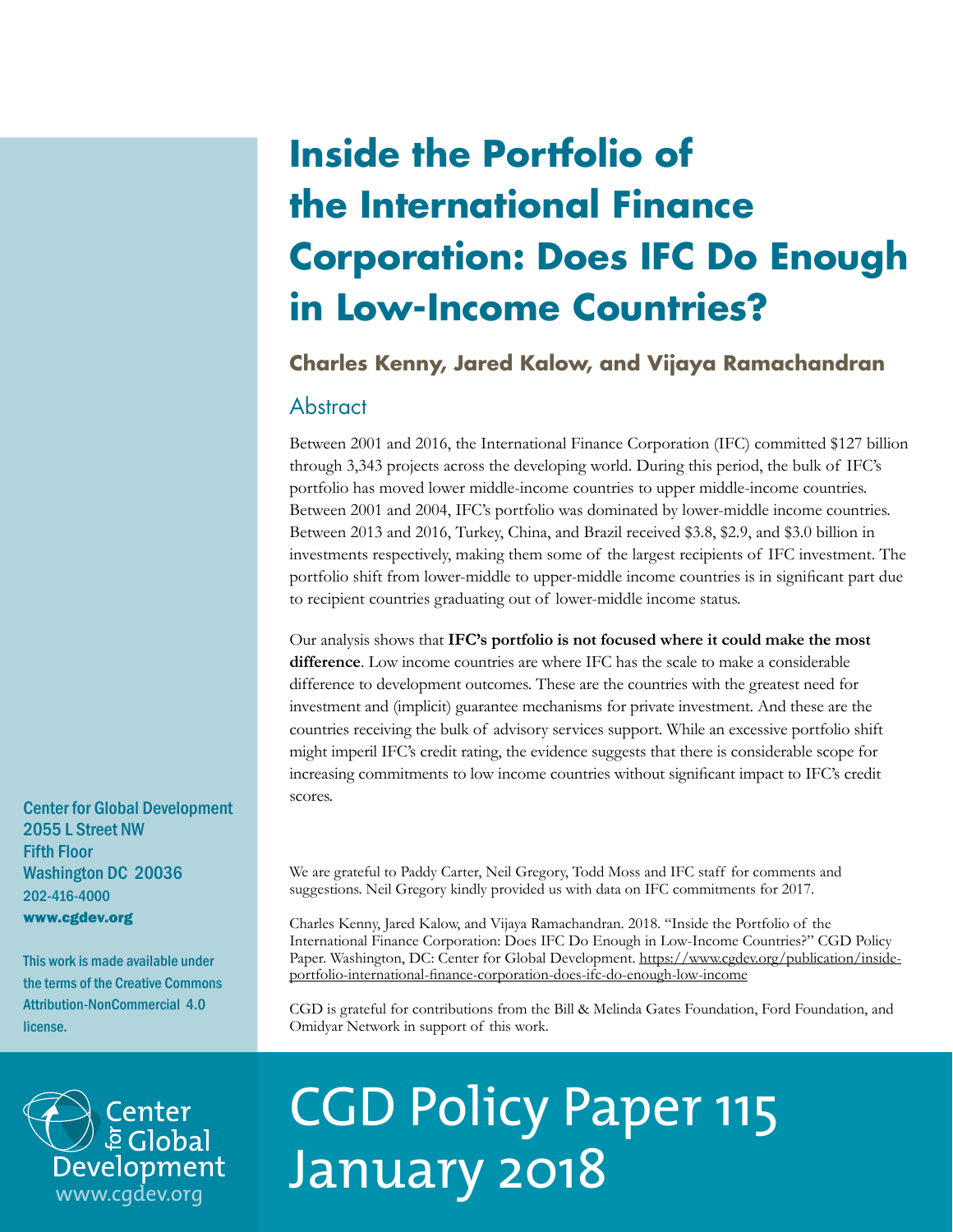## **Contents**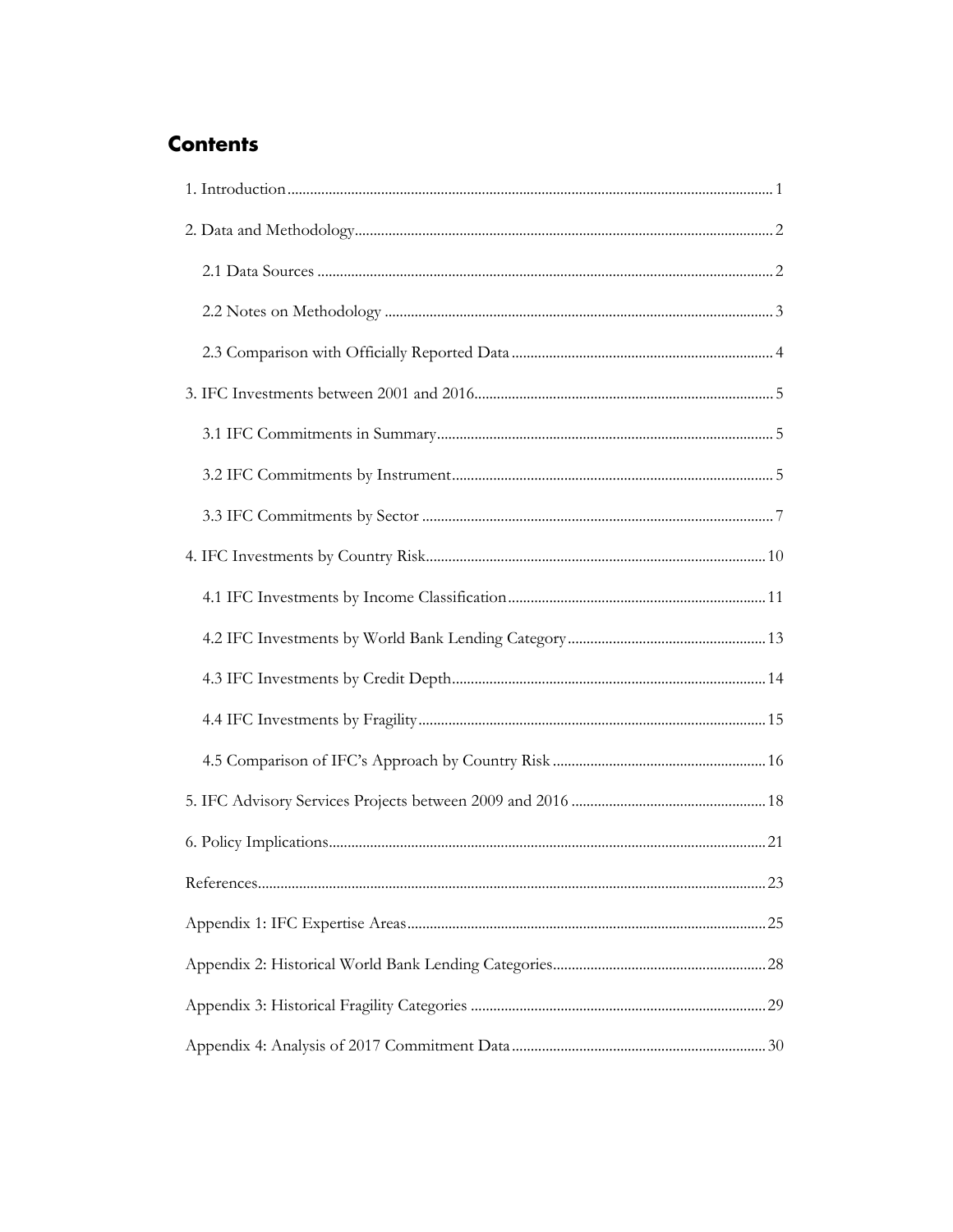## <span id="page-2-0"></span>**1. Introduction**

 $\overline{a}$ 

The International Finance Corporation (IFC) is the private sector lending arm of the World Bank Group. It is the largest global development institution focused exclusively on the private sector in developing countries, using debt, equity, guarantees and advisory services to support private investment across a range of sectors. Between 2001 and 2016, the IFC committed \$127 billion through 3,343 projects across the developing world.

Private sector flows are at the center of the "Billions to Trillions" agenda, the multilateral development banks' effort to increase resource flows to finance the Sustainable Development Goals,<sup>[1](#page-2-1)</sup> and the IFC is an integral component of that agenda. As a development finance institution (DFI), IFC's aims is to catalyze investments in projects and countries investors consider too risky to invest in alone. IFC does this through a range of instruments—loaning to private investors, guaranteeing loans, taking an equity stake in an investment, and offering advisory services. Thus DFIs are able to open up new markets to private investors. DFI investments can have positive externalities, like a demonstration effect of new products or technologies. This paper performs a preliminary analysis of IFC's portfolio in order to assess how and where IFC is investing its resources.

While the IFC has made steps towards transparency in recent years, its disclosure portal and data does not allow for straightforward export, aggregation and analysis of trends. This paper describes a dataset compiled from the IFC disclosure portal and performs some preliminary analysis around levels, trends, and sectoral and country allocation.

<span id="page-2-1"></span><sup>1</sup> Joint Ministerial Committee of the Boards of Governors of the Bank and the Fund on the Transfer of Real Resources to Developing Countries (World Bank and International Monetary Fund, 2015).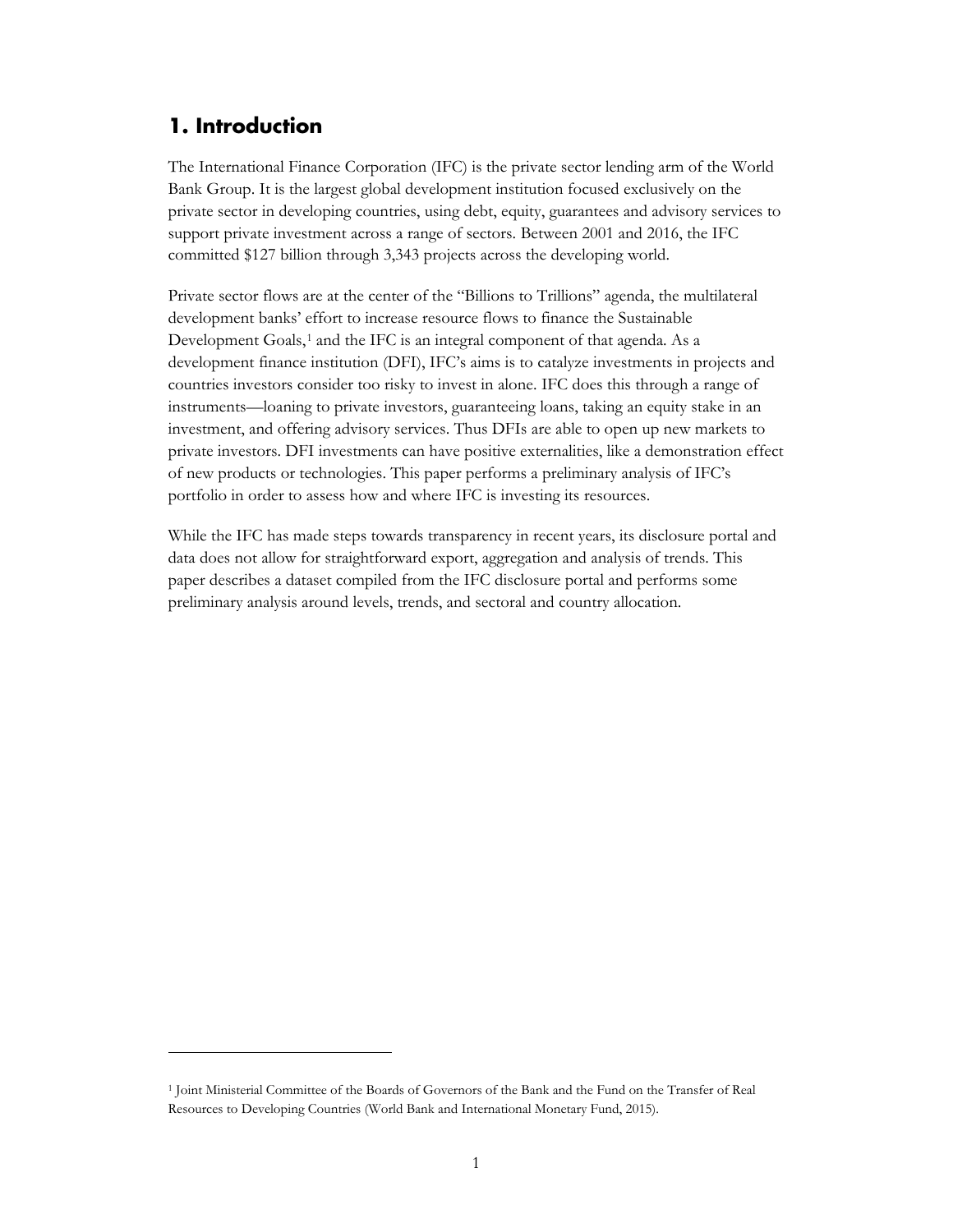## <span id="page-3-0"></span>**2. Data and Methodology**

The data contained in this report consists entirely of publicly available information on IFC projects. Under IFC's 2012 Access to Information Policy, IFC is responsible for making available project-level data on direct investments and advisory services projects.[2](#page-3-2) For direct investments, IFC makes available Summary of Investment Information (SII) and Environmental and Social Information for each project prior to approval. After approval, IFC updates project information and environmental and social information, and the institution also makes available development results information. For projects approved before 2012, IFC releases a Summary of Proposed Information (SPI) which contains similar information to the SII, following the 2006 Policy on Disclosure of Information. For advisory service projects, IFC provides a Summary of Advisory Services Project Information (APSI) as well as Environmental and Social Information and development results information. IFC does not provide commercially sensitive, confidential, or personal information.

For convenience, we label aggregate commitments as a portfolio, although this is a somewhat loose definition. A portfolio, more strictly defined, is made up of a stock of outstanding loans and equity; our measure is of several years of summed pre-obligated future loan and equity investments.

#### <span id="page-3-1"></span>**2.1 Data Sources**

To analyze this information, we built an IFC portfolio database (similar to the OPIC Scraped Database),<sup>[3](#page-3-3)</sup> containing all publicly available project-level data with supplemental data from external sources. We exported all SII, SPI, and APSI documents between 2001 and 2016 in comma-separated-value format from IFC's Disclosure Portal in June 2017. Using these exports, we assembled a database of IFC investment and advisory services projects, supplemented by country-level data from external sources.

**Investment project-level data:** Investment project data is drawn from SII and SPI documents and is available between 2001 and 2016. The SII and SPI typically include data on project name, project status, project country, company, environmental status, a project description, intended impact, reported results, IFC commitment by instrument, approval date, and sector. We only include projects listed active or completed, excluding projects on hold or pending approval. In total, the database includes 4,112 projects between 2001 and 2016.

**Advisory services project-level data:** IFC Advisory Services project data is only available on IFC's Disclosure Portal from 2009 onward. We supplemented the data on Advisory Services projects with data from the World Bank's database of Advisory Services Projects, which includes additional data on business line and budget for IFC projects. We used the

<span id="page-3-2"></span><sup>2</sup> IFC (IFC, 2012); IFC (IFC, 2006).

<span id="page-3-3"></span><sup>3</sup> Benjamin Leo (Center for Global Development, 2016).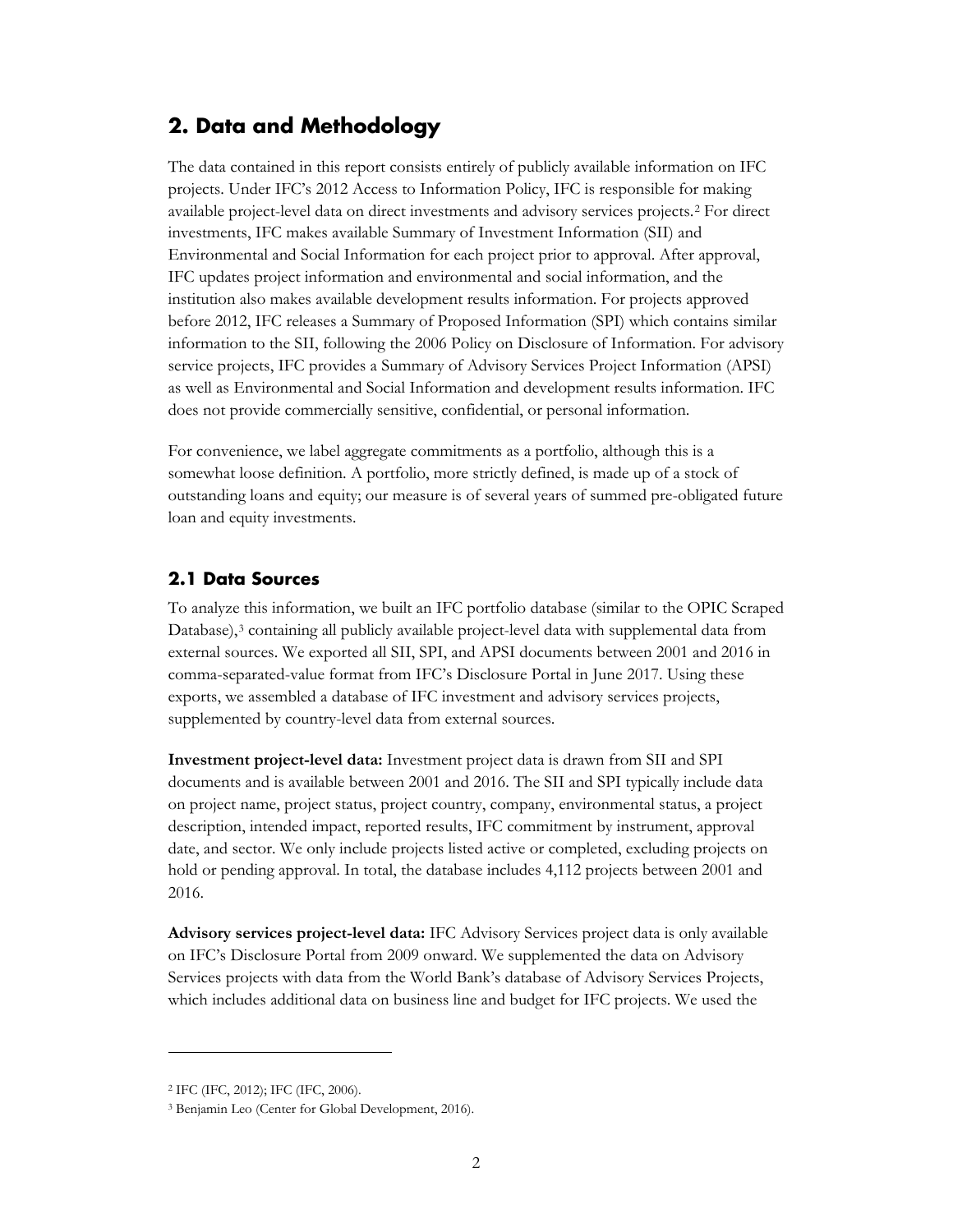project numbers to match projects between the World Bank's database and the IFC portfolio database.

**Supplementary country-level data:** We supplemented project-level data with country-level data on World Bank income category, World Bank lending category, fragility, GDP, and domestic credit depth.

- World Bank income category and lending categories are sourced from the World Bank. Projects are classified based on the following fiscal year's income and lending category. In other words, IFC's 2016 commitments are classified according to the FY2017 income category.[4](#page-4-1)
- World Bank lending category classifications are sourced from the World Bank, which provides a list of economies and their current lending category.
- Domestic credit depth and GDP data are sourced from the World Bank.[5](#page-4-2)
- Fragility classifications are sourced from the Fund for Peace's Fragile States Index.[6](#page-4-3)

#### <span id="page-4-0"></span>**2.2 Notes on Methodology**

**Incomplete data:** Full data is not consistently available for all projects, especially regarding results. There is project-level data for most investments on amount and type of financing, sector, and location. However, reported results data appears to only be available for seven out of the 262 disclosed projects in 2015, 17 out of the 298 disclosed projects in 2014, and 16 out of the 284 disclosed projects in 2013. This severely limits our ability to conduct analysis in some areas, particularly around development impact, leverage, and co-financing with other DFIs.

**Disclosure delay:** Some active projects may not yet be disclosed. 97 percent are disclosed before IFC board approval, but the remaining 3 percent are disclosed after approval for various reasons. The median advance disclosure for projects disclosed ahead of IFC board approval is 33 days, and the median delay for project disclosed before IFC board approval is 53 days. The longest delay for a project in our database involved is 1,407 days for a 2001 loan to build a university in Vietnam. This means that there may be some projects approved but not disclosed during as of June 2017.

**Inflation:** Project amounts are adjusted for inflation based on the US Consumer Price Index to 2016.[7](#page-4-4)

 $\ddot{\phantom{a}}$ 

<span id="page-4-1"></span><sup>4</sup> World Bank 2017. Appendix 2 describes methodology for creating this list.

<span id="page-4-2"></span><sup>5</sup> World Bank (World Bank, 2016); World Bank, "How Does the World Bank Classify Countries?"

<span id="page-4-3"></span><sup>6</sup> OECD iLibrary 2016; John Norris, Casey Dunning, and Annie Malknecht (Center for American Progress, 2015).

<span id="page-4-4"></span><sup>7</sup> World Bank, "World Development Indicators 2016."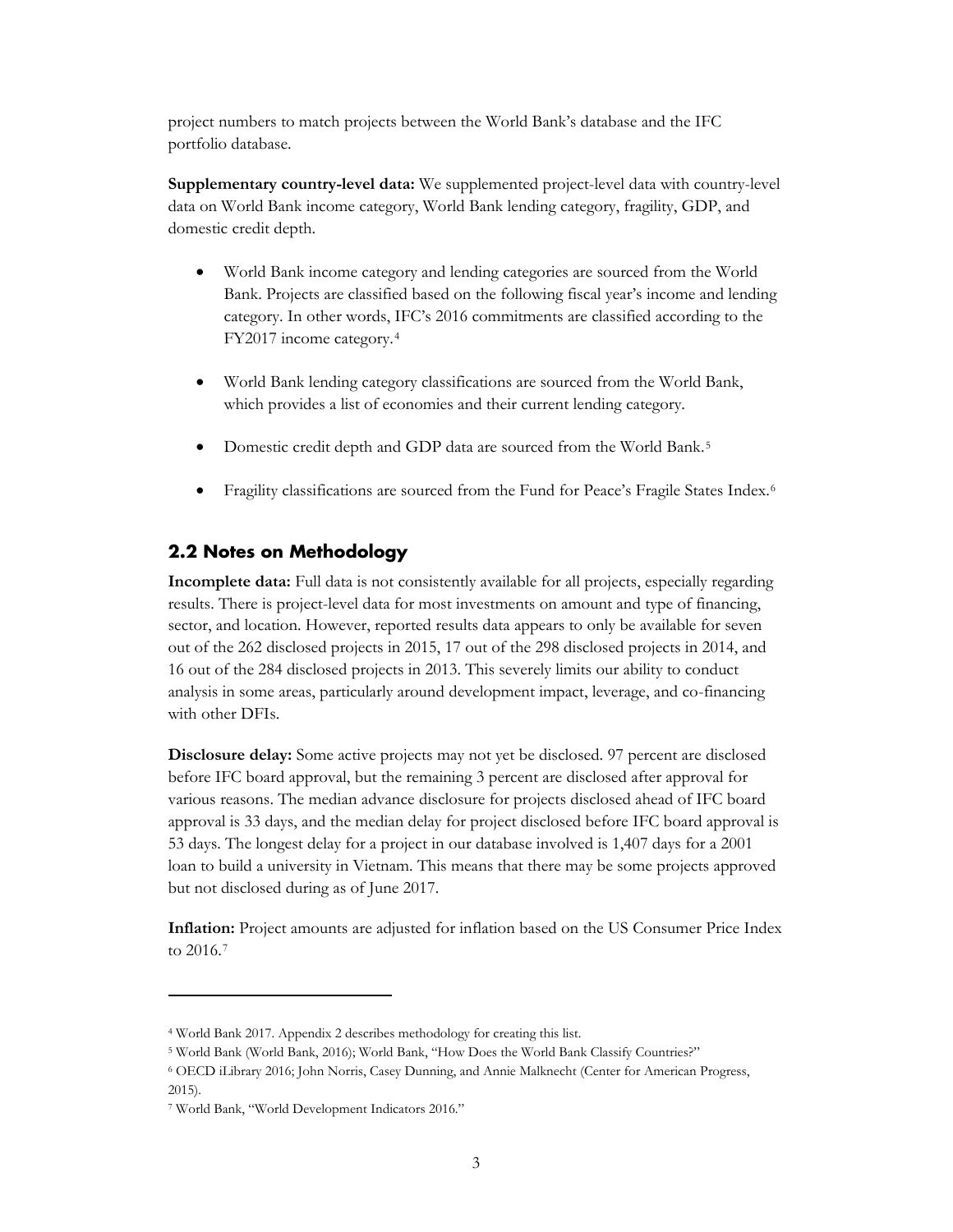#### <span id="page-5-0"></span>**2.3 Comparison with Officially Reported Data**

As a check on the quality of our data, we compared it to IFC's official reported commitment volumes from its annual report. We compare our data to long-term finance commitments only—loans, guarantees, equity, and advisory services projects. We find that there is some inconsistency with official reported data. The aggregate commitments from IFC's disclosure portal generally underestimate IFC's investments, particularly between 2001 and 2002.





<span id="page-5-1"></span><sup>8</sup> The numbers in this figure on unadjusted for inflation. There is some inconsistency in IFC's reporting across years.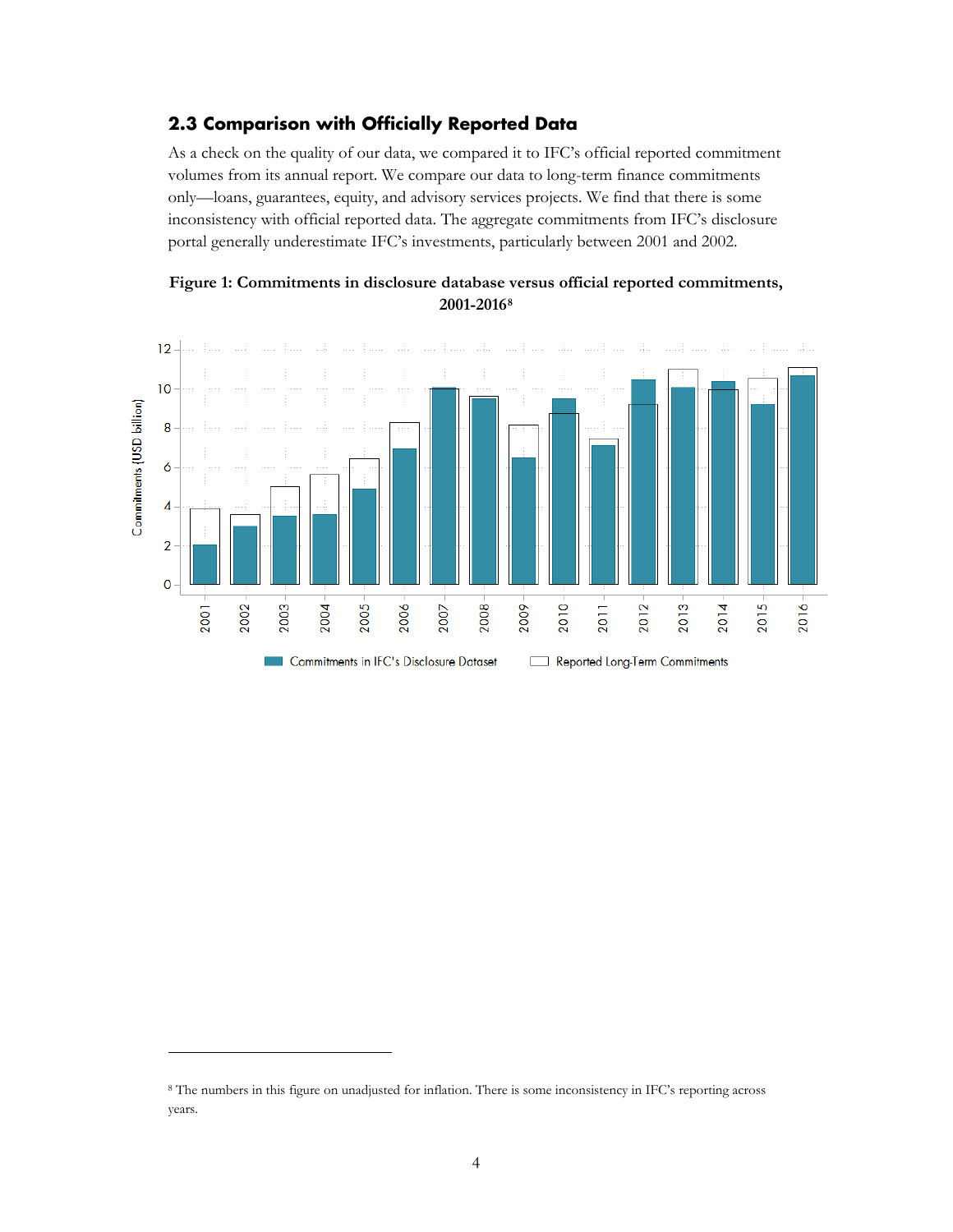## <span id="page-6-0"></span>**3. IFC Investments between 2001 and 2016**

#### <span id="page-6-1"></span>**3.1 IFC Commitments in Summary**

**Between 2001 and 2016, the IFC has committed \$127 billion through 3,343 projects in debt financing, equity, guarantees, and risk management.** The volume of annual commitments increased significantly in the early 2000s and has fluctuated around \$10 billion in annual commitments over the past 10 years. Over the past five years, IFC has committed an average of 244 projects and \$10.1 billion per year.



**Figure 2: IFC commitments, 2001-2016**

#### <span id="page-6-2"></span>**3.2 IFC Commitments by Instrument**

**IFC's commitments have always been dominated by loans, although IFC stepped up its equity portfolio in the late 2000s.** Between 2001 and 2004, IFC's annual equity commitments averaged \$512 million. Between 2012 and 2016, IFC's annual equity commitments averaged \$2.4 billion.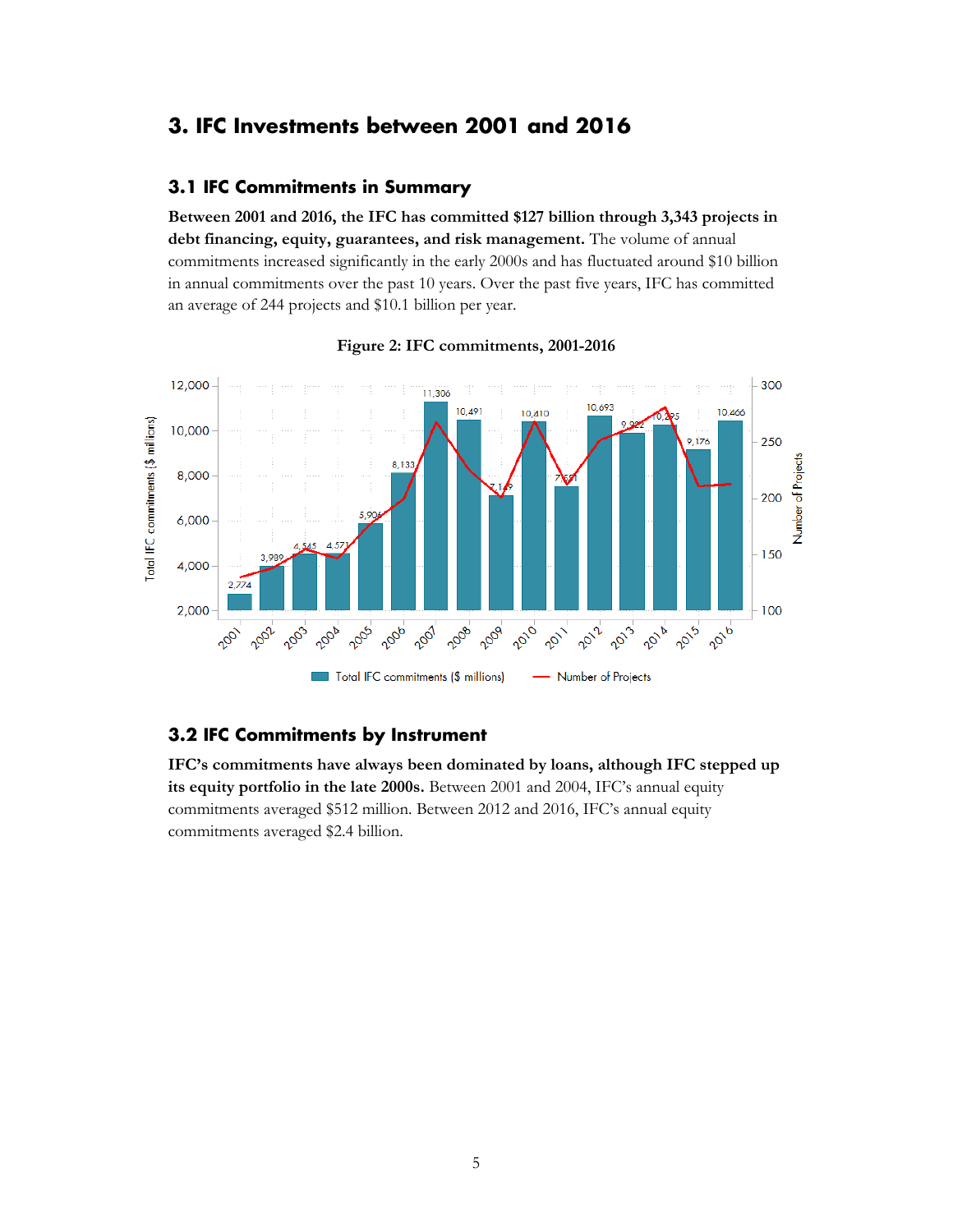

**Figure 3: IFC commitments by instrument, 2001-2016**

**30 percent of projects use two or more instruments.** 500 of the nearly 4,000 nonadvisory services projects involve equity and loan instruments. 40 percent of equity projects involve another instrument.



**Figure 4: Distribution of loan, equity, and guarantee projects**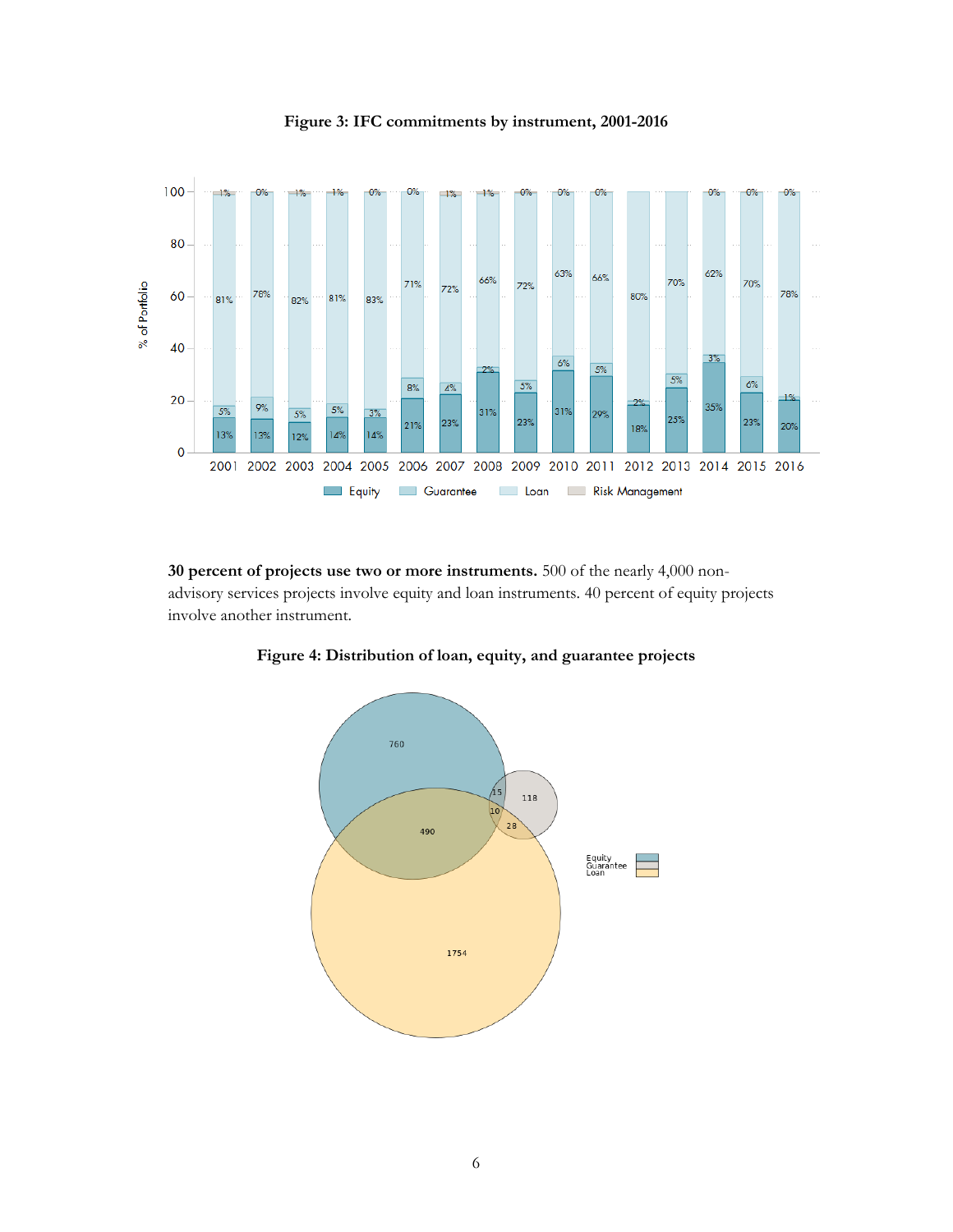#### <span id="page-8-0"></span>**3.3 IFC Commitments by Sector**

**In terms of sector, the IFC invests largely in finance, infrastructure, and manufacturing projects.** Together, these three sectors have made up 66 percent of IFC's portfolio since 2001.[9](#page-8-1) In most years, financial institutions are the largest sector in terms of project volume. Over the past fifteen years, there has been a slight move away from manufacturing projects and towards financial services and infrastructure projects, although percentages fluctuate year-to-year.



#### **Figure 5: IFC commitments by key expertise areas, 2001-2016**

**Agribusiness and forestry, funds, and extractives (e.g. oil, gas and mining) projects make up a smaller, but significant proportion of IFC's portfolio**. Health and education make up the smallest percentage of IFC's portfolio. However, IFC has stepped up its commitments to health and education in the past four years.

| <b>Expertise Area</b>     | 2001-2004 | 2005-2008 | 2009-2012 | 2013-2016 | % of Portfolio,<br>2001-2016 |
|---------------------------|-----------|-----------|-----------|-----------|------------------------------|
| Financial Institutions    | 5,501     | 11,060    | 12,815    | 16,984    | 36%                          |
| Infrastructure            | 2,268     | 6,508     | 5,636     | 6,948     | $17\%$                       |
| Manufacturing             | 2,703     | 5,597     | 4,990     | 3,331     | $13\%$                       |
| Agribusiness and Forestry | 1,005     | 2,564     | 3,147     | 3,242     | $8\%$                        |
| Funds                     | 387       | 3,222     | 2,282     | 2,621     | $7\%$                        |
| Oil, Gas and Mining       | 1,327     | 2,574     | 1,449     | 2,347     | $6\%$                        |

#### **Table 1: IFC commitments by expertise area, 2001-2016**

<span id="page-8-1"></span><sup>9</sup> We categorized primary sectors into the expertise areas described on IFC's website, as described in Appendix 1.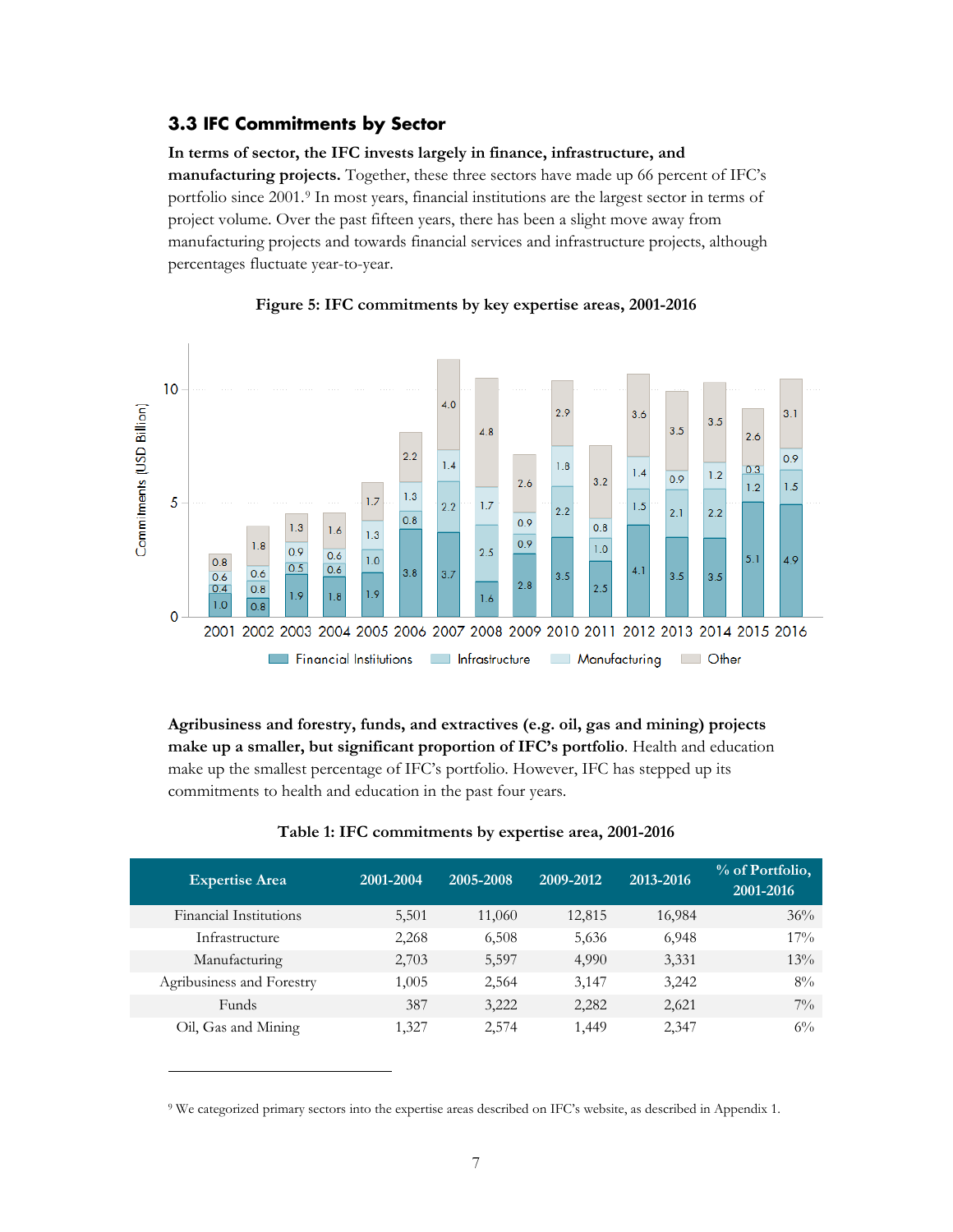| Tourism, Retail and Property                | 917   | 1,803 | 1.105 | 1,347 | $4\%$ |
|---------------------------------------------|-------|-------|-------|-------|-------|
| Telecommunications, Media and<br>Technology | 1,141 | 893   | 1.673 | 1,232 | $4\%$ |
| Health and Education                        | 186   | 802   | 1.656 | 1,529 | $3\%$ |
| Other                                       | 445   | 814   | 1.049 | 278   | $2\%$ |

**IFC commitments in the financial institutions area are mostly concentrated in the commercial banking sector, with a significant focus on SMEs in recent years.**

Between 2013 and 2016, nearly half (47 percent) of financial institutions projects mentioned SMEs in their project descriptions. By contrast, only 20 percent of financial institutions projects between 2001 and 2004 projects mentioned SMEs. IFC has also recently moved towards non-banking financial institutions and has invested over 1.5 billion in this sector since 2013.

| <b>Secondary Sector</b>                           | 2001-2004 | 2005-2008 | 2009-2012 | 2013-2016 | % of Portfolio,<br>2001-2016 |
|---------------------------------------------------|-----------|-----------|-----------|-----------|------------------------------|
| Commercial Banking                                | 3,903     | 8,303     | 8,504     | 11,328    | 69%                          |
| Trade Finance Intermediary                        | 163       |           | 1,959     | 254       | $5\%$                        |
| Housing Finance                                   | 737       | 942       | 220       | 473       | $5\%$                        |
| Microfinance                                      | 87        | 419       | 388       | 1,275     | $5\%$                        |
| Insurance                                         | 171       | 319       | 690       | 602       | $4\%$                        |
| Other Non-Banking Financial<br>Institution (NBFI) |           |           | 95        | 1,544     | $4\%$                        |
| Finance Companies                                 | 213       | 580       | 452       | 339       | $3\%$                        |
| Rental & Leasing Services                         | 136       | 342       | 306       | 406       | $3\%$                        |
| Securities Markets                                | 63        | 143       | 118       | 248       | $1\%$                        |
| Development Finance Company                       | 27        |           | 83        | 377       | $1\%$                        |
| Other                                             | 1         | 12        |           | 137       | $0\%$                        |

#### **Table 2: IFC commitments to financial institutions, 2001-2016**

**Among infrastructure, IFC invests heavily in the transport and electric power sectors.** 

The sector makeup of IFC's portfolio varies from year to year, but those three sectors tend to make up a significant proportion of IFC's infrastructure investments. IFC classifies other types of infrastructure, including, telecommunications, media, and technology, under separate sectors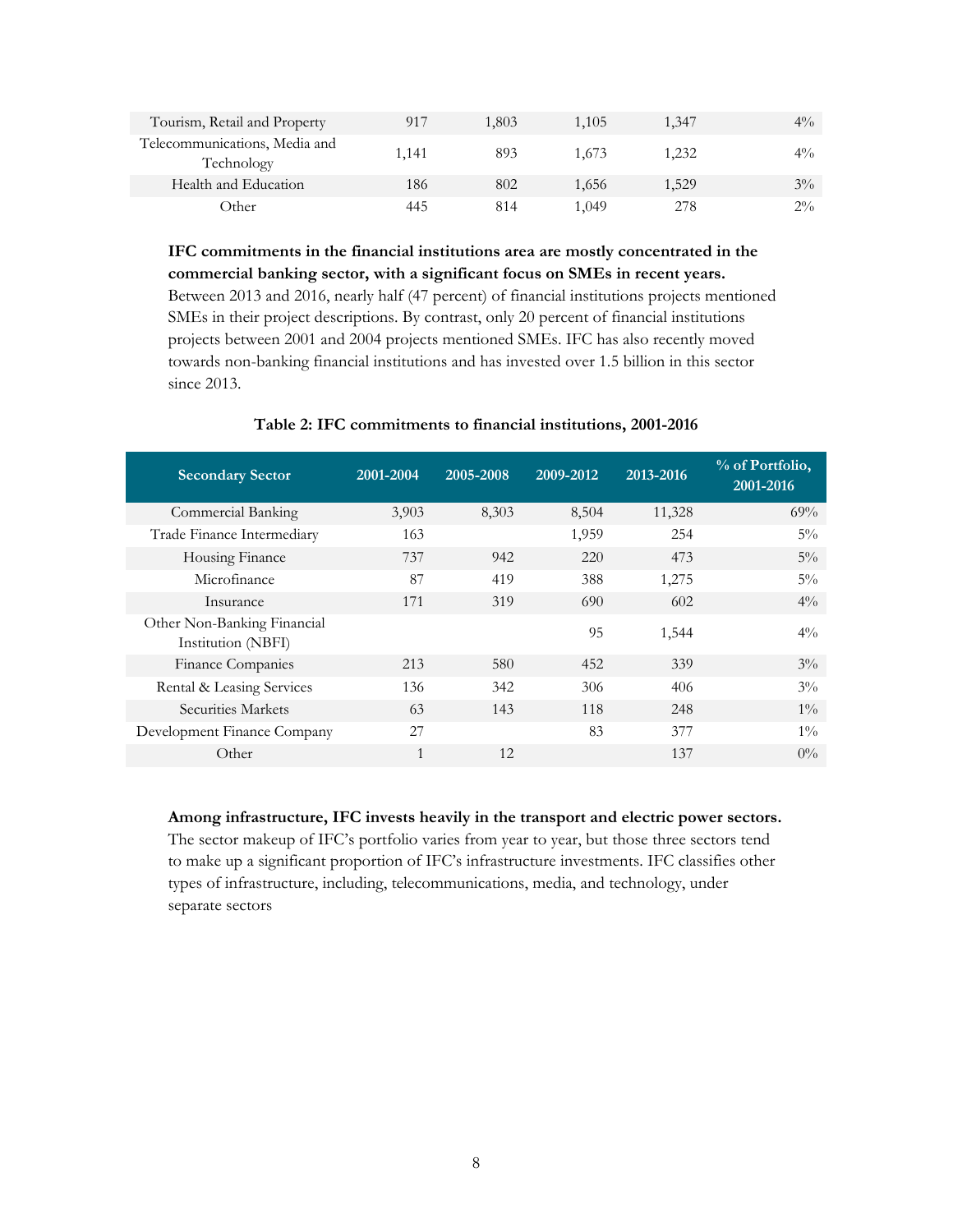| <b>Primary Sector</b>             | <b>Secondary Sector</b>                               | $2001 -$<br>2004 | $2005 -$<br>2008 | 2009-<br>2012 | 2013-<br>2016 | $%$ of<br>Portfolio,<br>2001-2016 |
|-----------------------------------|-------------------------------------------------------|------------------|------------------|---------------|---------------|-----------------------------------|
| Electric Power                    | Renewable Energy Generation                           | 130              | 1,394            | 1,474         | 2,091         | 24%                               |
| Transportation and<br>Warehousing | <b>Transport Service</b>                              | 381              | 1,363            | 1,147         | 1,768         | $22\%$                            |
| <b>Electric Power</b>             | Thermal Power Generation                              | 528              | 1,226            | 840           | 884           | 16%                               |
| Transportation and<br>Warehousing | Common Carriers                                       | 412              | 962              | 646           | 481           | $12\%$                            |
| <b>Utilities</b>                  | Water, Wastewater and District Heating &<br>Cooling   | 336              | 253              | 633           | 295           | $7\%$                             |
| <b>Electric Power</b>             | Electric Power Other (Including Holding<br>Companies) | 53               | 176              | 88            | 620           | $4\%$                             |
| <b>Electric Power</b>             | Electric Power Distribution                           | 61               | 254              | 292           | 232           | $4\%$                             |
| <b>Utilities</b>                  | <b>Gas Distribution</b>                               | 117              | 419              | 117           | 157           | $4\%$                             |
| <b>Electric Power</b>             | Electric Power Transmission                           | 241              | 23               | 160           | 205           | $3\%$                             |
| Transportation and<br>Warehousing | Warehousing & Storage                                 | 10               | 192              | 151           | 34            | $2\%$                             |
| <b>Electric Power</b>             | <b>Integrated Utilities</b>                           |                  | 246              | 54            |               | $1\%$                             |
| <b>Utilities</b>                  | Waste Treatment and Management                        |                  |                  |               | 175           | $1\%$                             |
| <b>Electric Power</b>             | <b>Energy Efficiency</b>                              |                  |                  | 35            | 5             | $0\%$                             |

#### **Table 3: IFC commitments to infrastructure, 2001-2016[10](#page-10-0)**

**Among manufacturing projects, the IFC has invested heavily in the chemicals sector in recent years.** In past years, other sectors of heavy IFC investment were pulp & papers, mineral production, and metals.

| Table 4: IFC commitments to manufacturing, 2001-2016 |  |
|------------------------------------------------------|--|
|------------------------------------------------------|--|

| <b>Primary Sector Name</b>                   | 2001-2004 | 2005-2008 | 2009-2012 | 2013-2016 | % of Portfolio,<br>2001-2016 |
|----------------------------------------------|-----------|-----------|-----------|-----------|------------------------------|
| Chemicals                                    | 465       | 1,642     | 2,209     | 1,429     | 35%                          |
| Industrial & Consumer Products               | 639       | 1,203     | 1,148     | 501       | $21\%$                       |
| Nonmetallic Mineral Product<br>Manufacturing | 665       | 1,243     | 874       | 673       | $21\%$                       |
| Pulp & Paper                                 | 407       | 523       | 199       | 464       | 10%                          |
| Primary Metals                               | 262       | 820       | 257       | 136       | $9\%$                        |
| Textiles, Apparel & Leather                  | 138       | 166       | 64        | 72        | $3\%$                        |
| Plastics & Rubber                            | 127       |           | 240       | 57        | $3\%$                        |

 $\ddot{\phantom{a}}$ 

<span id="page-10-0"></span><sup>10</sup> The "common carriers" sector includes air transport, rail transport, water transport, ground passenger transit, and general freight trucking. The "transport service" sector refers to large transport projects, including oil and gas transport, port and harbor operations, and highway operations.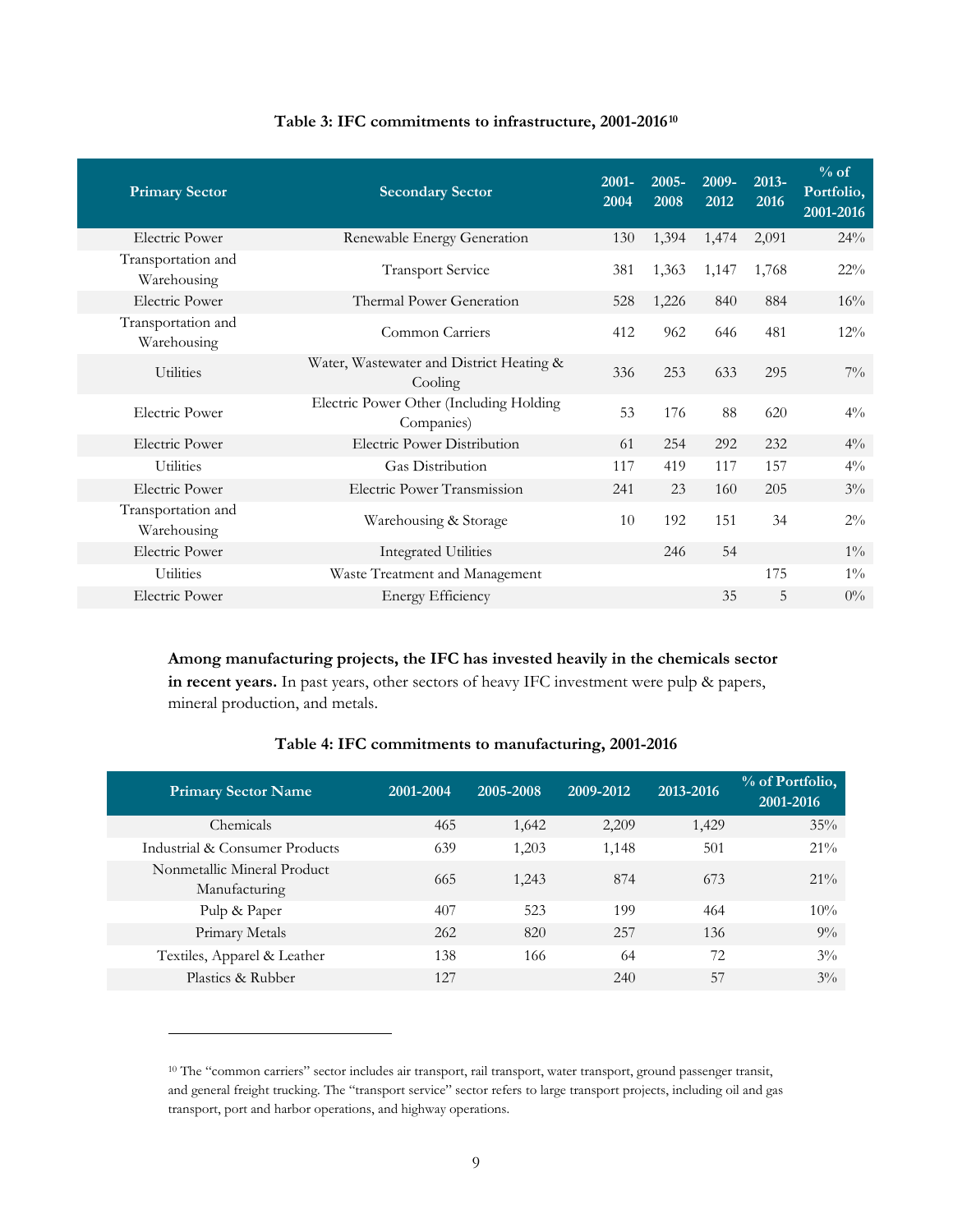## <span id="page-11-0"></span>**4. IFC Investments by Country Risk**

In this section, we explore IFC's investments in developing countries, measured by income country income category, fragility, and credit risk.

**The largest recipients of IFC financing by volume have been large, middle-income economies: India (\$10.1 billion), Turkey (\$8.1 billion), China (\$7.8 billion), Brazil (\$7.7 billion), and Russia (\$6.6 billion)**. Other countries that have received over \$2.5 billion in financing from the IFC since 2001 are Mexico, India, Colombia, and Nigeria.

**Figure 6: Maps of IFC commitments total (top), per capita (middle) and per \$1000 of GDP in USD, 2001 to 2016[11](#page-11-1)**



<span id="page-11-1"></span><sup>11</sup> IFC reports the country of investment. In some cases, IFC may support will support a funds or companies that are incorporated in one country but with a portfolio in another group of countries. For example, IFC has offered technical assistance to the SME Finance Forum, which is in turn managed by the Washington, DC-based IFC, and thus the IFC considers the project to be in the United States.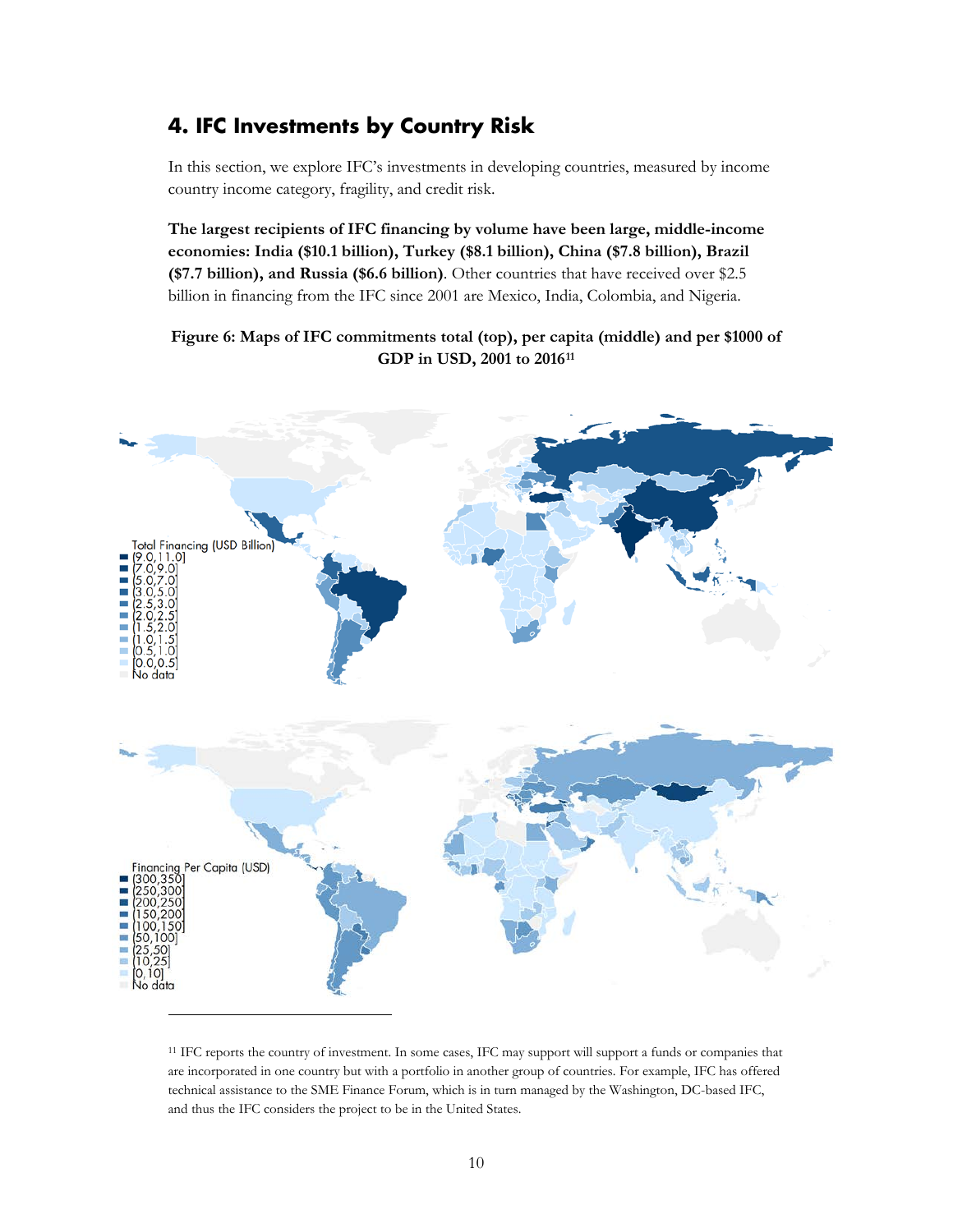

**When adjusted for population, the countries with the highest concentration of financing are smaller middle-income countries in the Middle East, Central Asia, Latin America.** The top recipients of IFC financing per capita include Panama (\$314), Mongolia (\$281), and Georgia (\$212). Other countries with concentrated IFC financing include Montenegro, Jamaica, Jordan, and Croatia.

#### <span id="page-12-0"></span>**4.1 IFC Investments by Income Classification**

 $\overline{a}$ 

**IFC has committed the vast majority of its investment portfolio to middle income countries in recent years.**[12](#page-12-1) In 2003, over 25 percent of IFC's investments went towards low-income countries. In 2016, investments in low-income countries comprised 2.6 percent of the IFC's portfolio.

**This is partially accounted for by the fact graduation of several key partners into middle income status.** In 2016, under 3 percent of the IFC's commitments went to lowincome countries. However, 30 percent of IFC's commitments in 2016 went to countries that have graduated out of low-income status since 2001. This group of "low-income graduates," which includes India, Nigeria, Ukraine, Indonesia, and Georgia. IFC appears to be increasingly focused on these low-income graduates, which have increased as a proportion of IFC's portfolio from 15-20 percent of IFC's portfolio between 2001 and 2003 and 30-40 percent of IFC's portfolio from 2011 onward.

<span id="page-12-1"></span><sup>12</sup> For a comprehensive analysis of how country income categories have changed over time, see Matt Juden (2016).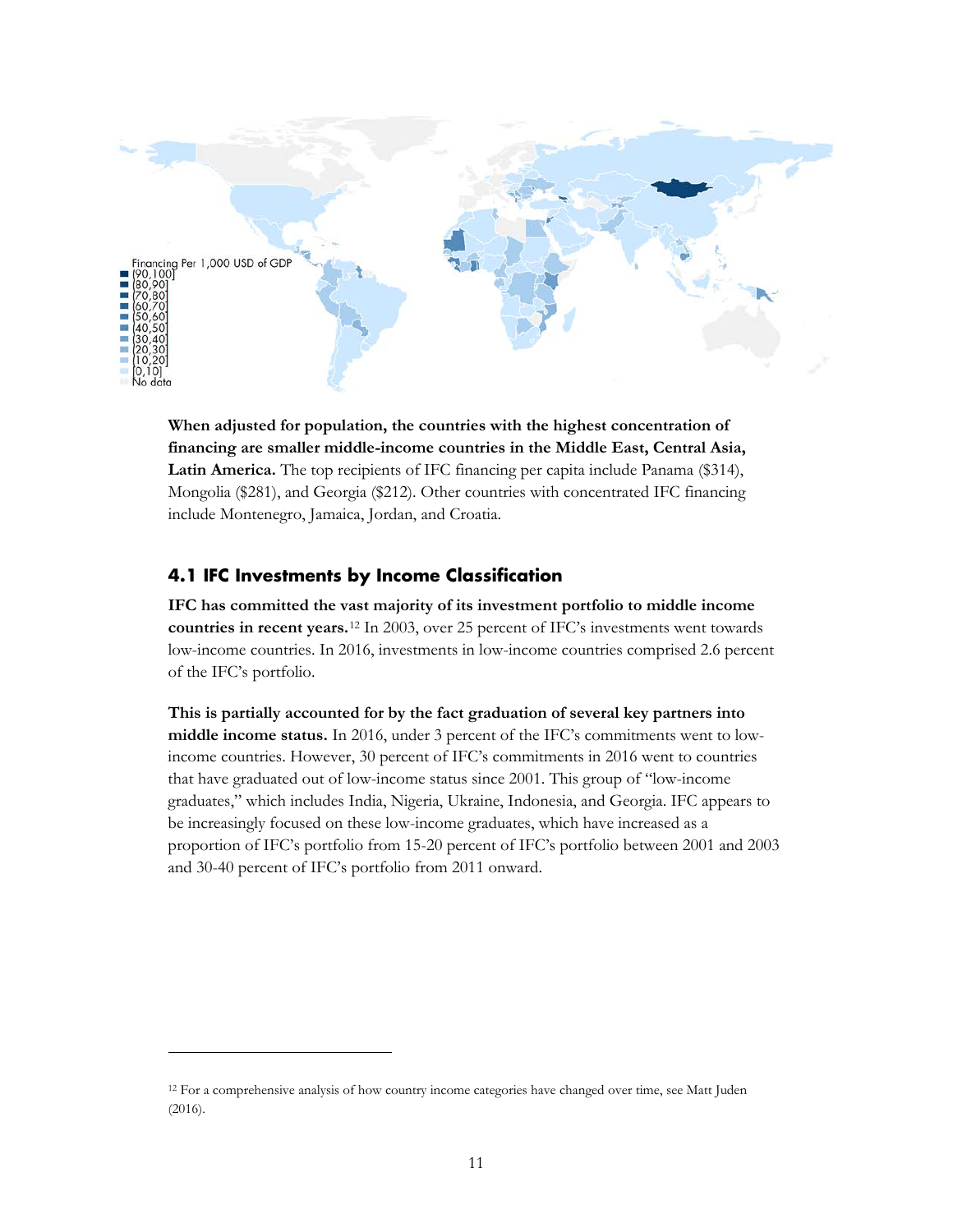

#### **Figure 7: IFC investments by World Bank income category**

**Beyond India, a significant amount of IFC's commitments went towards Turkey, China, and Brazil.** Between 2013 and 2016, IFC committed \$3.8, \$2.9, and \$3.0 billion to Turkey, China, and Brazil, making them some of the largest recipients of IFC investment.[13](#page-13-0) These three countries consistently account for roughly 10-30 percent of IFC's commitments since 2001. Turkey, China, and Brazil have also graduated out of lower middle income status and now considered upper middle countries, partly driving IFC's shift to upper middle income countries.

**Comparing commitment numbers to the scale of the economies involved suggests greater effort in low-income countries**. In 2016, IFC investments in low income countries were equivalent to 0.06 percent of their current market GDP, whereas IFC investments in lower-middle and upper-middle income countries were worth 0.04 percent of GDP and 0.02 percent of GDP, respectively. 2016 appears to have been a particularly bad year for IFC investment in low income countries, which had remained above 0.2 percent of GDP in most previous years, nonetheless IFC's commitments to low-income countries as a percentage of GDP appears to have decreased since the early 2000s.

<span id="page-13-0"></span><sup>13</sup> India was the second largest recipient of IFC investment during this time period, receiving \$3.3 billion.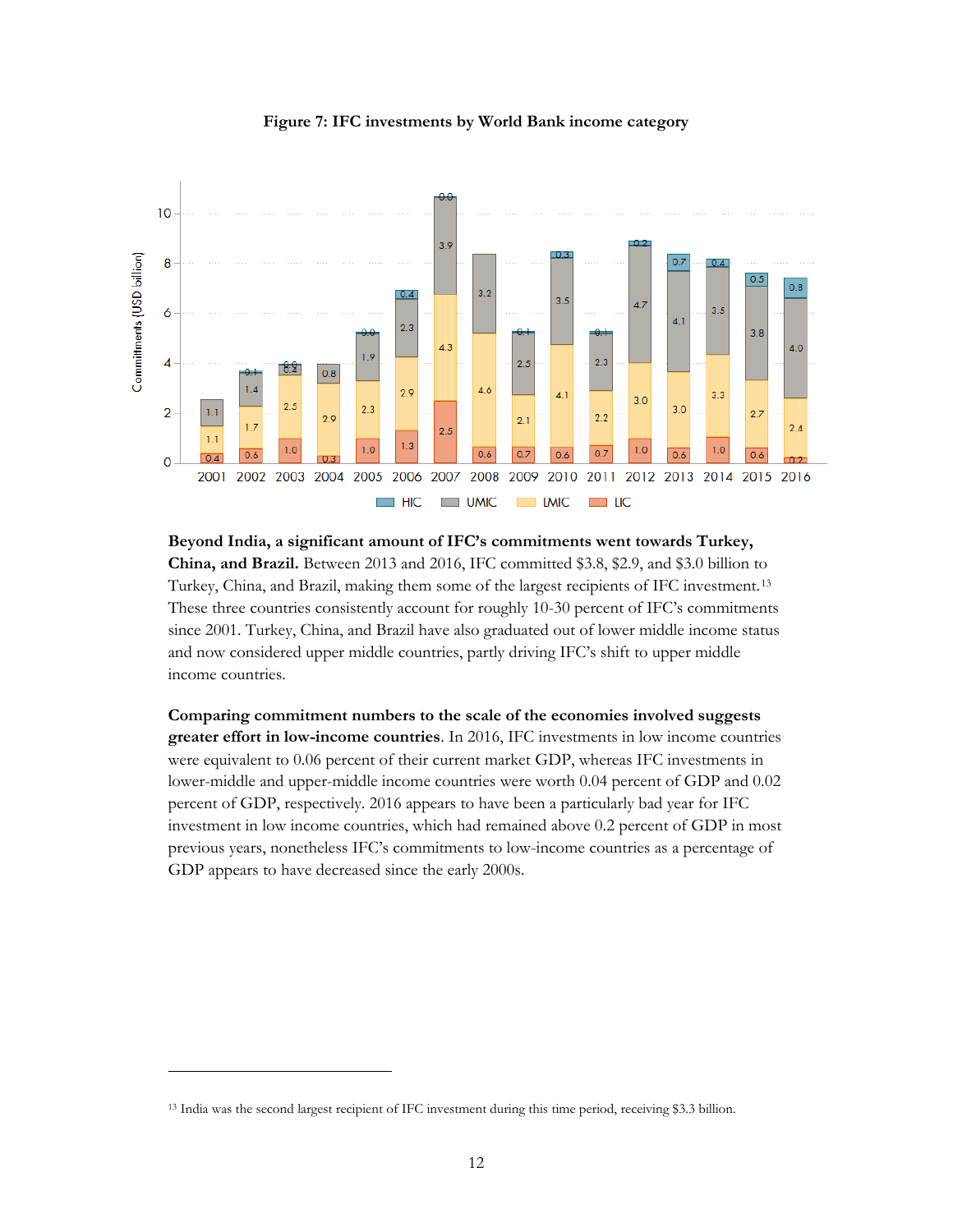

**Figure 8: IFC aggregate investments as a percentage of GDP, 2001-2016**

**It is also worth noting that had all of IFC's commitments been in low-income countries in 2016, that would have equaled an investment level equal 2 percent of the income group's GDP.** IFC (only) has the scale to significantly impact private investment in low income countries.

#### <span id="page-14-0"></span>**4.2 IFC Investments by World Bank Lending Category**

**The majority of IFC investments have gone towards IBRD countries rather than IDA countries.[14](#page-14-1)** As World Bank lending status is largely determined by income, this should come as little surprise given the results above. For every dollar of commitment to an IDA country, IFC has committed almost three dollars to IBRD countries. IFC has committed a small amount to non-lending countries, like Greece, Oman, the and the West Bank and Gaza.

| Lending<br>Category | 2001-2004 | 2005-2008 | 2009-2012 | 2013-2016 | $%$ of IFC<br><b>Portfolio</b> |
|---------------------|-----------|-----------|-----------|-----------|--------------------------------|
| <b>IBRD</b>         | 10,952    | 21,099    | 18,340    | 23,291    | 70%                            |
| <b>IDA</b>          | 2,960     | 9.394     | 9,054     | 8,193     | 28%                            |
| Non-Lending         | 240       | 714       | 542       | 742       | $2\%$                          |

**Table 5: IFC commitments by World Bank lending category, 2001-2016**

 $\ddot{\phantom{a}}$ 

<span id="page-14-1"></span><sup>14</sup> Due to difficulty in tracking historical country operational lending categories, Blend countries are considered IDA countries in this analysis. More information on historical country operational lending categories is available in Appendix 3.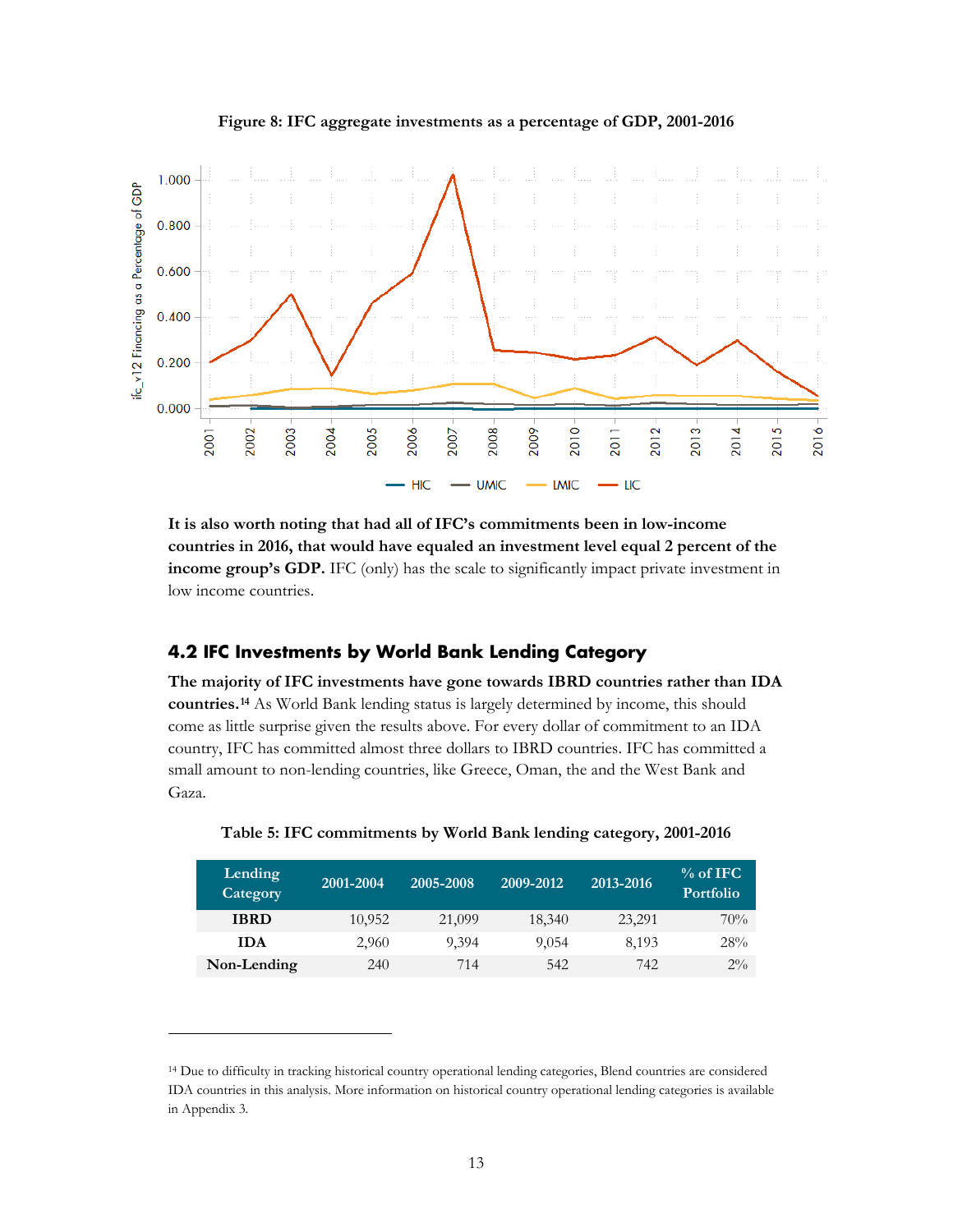**However, most IDA funding has gone to that have graduated into Blend or IBRD lending.** Almost 30 percent of IFC's investment in IDA countries since 2001 has gone towards India, which became an IBRD country in 2014. Other major IDA recipients include Nigeria (9 percent), Pakistan (8 percent), and Kenya (7 percent) which are now considered Blend countries. The largest non-Blend IDA recipient is Bangladesh, which received 1.1 billion in financing since 2001.

#### <span id="page-15-0"></span>**4.3 IFC Investments by Credit Depth**

**We find that IFC has made investments in less risky countries.[15](#page-15-1)** In the early 2000s, the IFC directed most if its flow towards countries in the second quartile, with below-median credit. Over the past fifteen years, IFC's portfolio has shifted to above-median credit countries. Once again, this is largely due to the same trends as the income status—IFC is investing in many of the same countries (e.g. Turkey, Brazil, and India), which have moved above the median in credit depth. At the same time, IFC has not adjusted its portfolio to focus on countries with less domestic private credit depth.



**Figure 9: IFC commitments by domestic credit depth quartile, 2001-2016 [16](#page-15-2)**

 $\ddot{\phantom{a}}$ 

<sup>15</sup> Domestic credit depth

<span id="page-15-2"></span><span id="page-15-1"></span><sup>16</sup> We divide countries into four credit depth categories, which are determined for that particular year in the universe of all countries. As such, the top 25 percent of all countries ranked are classified as having "high" private domestic credit depth. Since the quartiles are determined on an annual basis, the makeup of each quartile changes. This approach controls for broader credit depth increases within most developing countries over time.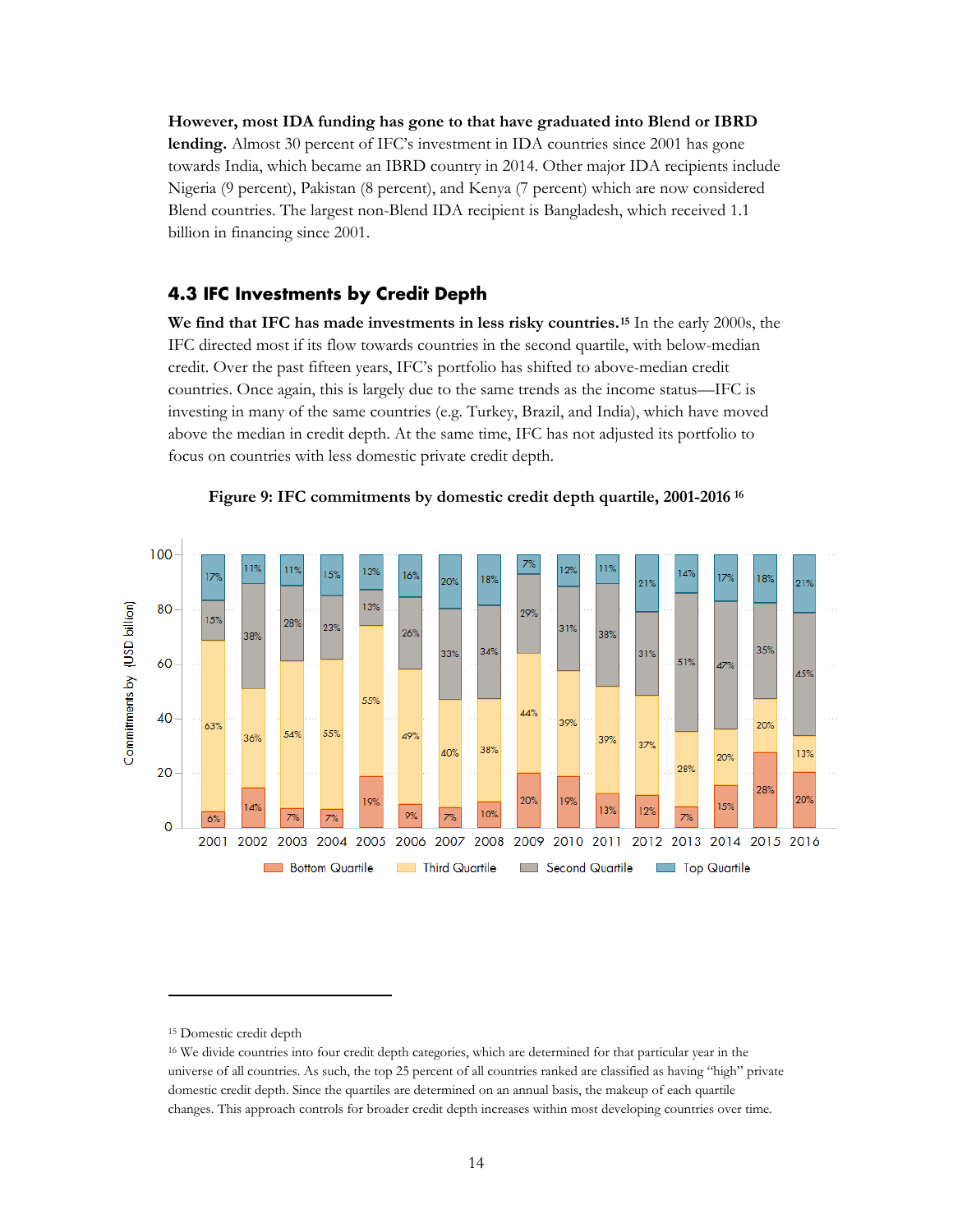#### <span id="page-16-0"></span>**4.4 IFC Investments by Fragility**

**The IFC has been increasing its investments going towards fragile states, but they still make up a small slice of IFC's total portfolio.** The Fund for Peace's Fragile States Index began in 2006. Stable or sustainable countries received 12 percent of commitments in 2005-2008, rising to 14 percent in 2013-16. Countries deemed "alert" by the Fragile States Index, the largest of which were Pakistan, Kenya, and Guinea, received 9 percent of commitment volumes 2005-8, compared to 16 percent in 2013-16. Among the most fragile states, countries deemed "very high alert," IFC has committed very little and has only committed to investments in the Democratic Republic of the Congo, Chad, Sudan and South Sudan. The bulk of financing to the most fragile states has gone to the Democratic Republic of the Congo.

| <b>Fragile States Index</b><br><b>Tier</b> | 2005-2008 | 2009-2012 | 2013-2016 | $%$ of IFC<br>Portfolio | Largest recipient, 2013-2016         |
|--------------------------------------------|-----------|-----------|-----------|-------------------------|--------------------------------------|
| Sustainable                                |           |           | 177       | $0\%$                   | The Netherlands                      |
| Very Stable                                | 364       | 56        | 123       | $1\%$                   | Poland                               |
| More Stable                                | 1,451     | 1,064     | 1,980     | $5\%$                   | Argentina                            |
| Stable                                     | 1,326     | 864       | 2,072     | $5\%$                   | Panama                               |
| Warning                                    | 2,686     | 4,556     | 3,831     | $13\%$                  | Brazil                               |
| Elevated Warning                           | 9,827     | 11,493    | 15,235    | 43%                     | Turkey                               |
| High Warning                               | 7,479     | 5,624     | 3,423     | 19%                     | Colombia                             |
| Alert                                      | 1,647     | 1,980     | 3,243     | $8\%$                   | Kenya                                |
| High Alert                                 | 741       | 2,267     | 1,925     | $6\%$                   | Pakistan                             |
| Very High Alert                            | 4         | 30        | 130       | $0\%$                   | The Democratic Republic of the Congo |

#### **Table 6: IFC commitments by fragility**

**The bulk of IFC's portfolio falls into "warning" countries, neither clearly stable or clearly fragile.** IFC's largest partners (Turkey, Brazil, India, and Colombia) have remained in the same "warning" category since 2006, with the exception of China (which moved from High Warning to Elevated Warning in 2011). This is in part due to larger trends—fewer countries are more fragile (i.e. high warning, alert), but more countries are very fragile (i.e. high alert and very high alert).<sup>[17](#page-16-1)</sup>

<span id="page-16-1"></span><sup>17</sup> More information on the Fragile States Index is available in Appendix 3.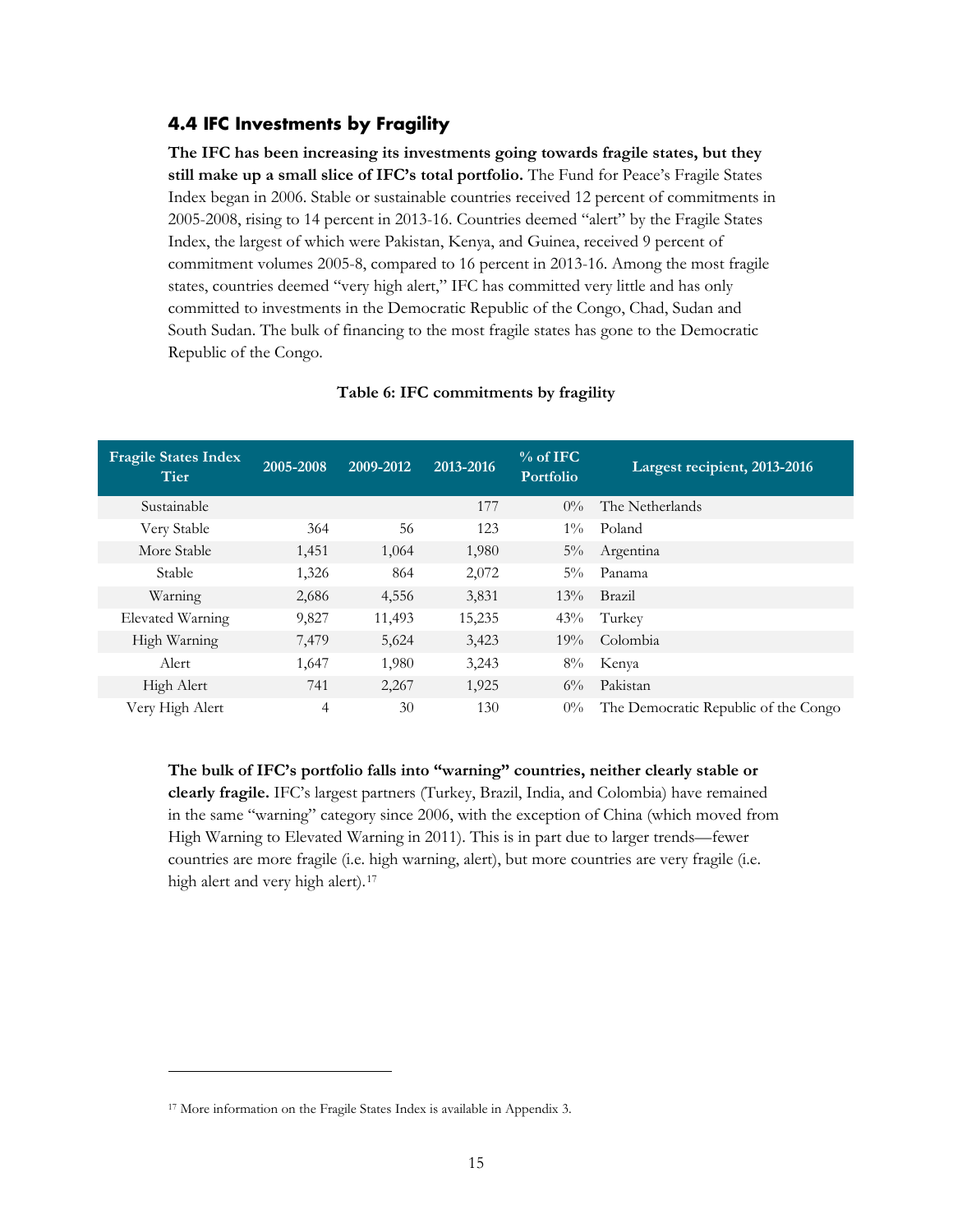

#### **Figure 10: IFC commitments by fragility**

#### <span id="page-17-0"></span>**4.5 Comparison of IFC's Approach by Country Risk**

**Regarding the use of instruments in riskier environments, IFC appears to be more likely to use loans and debt instruments in riskier countries**—low- and lower-middle income countries, IDA countries, and fragile states. This suggest a lack of equity investment opportunities in riskier environments.



**Figure 11: IFC commitments by instrument and country risk category, 2012-2016[18](#page-17-1)**

<span id="page-17-1"></span><sup>&</sup>lt;sup>18</sup> 2 projects in "Sustainable" countries have been excluded from the fragility status graphs.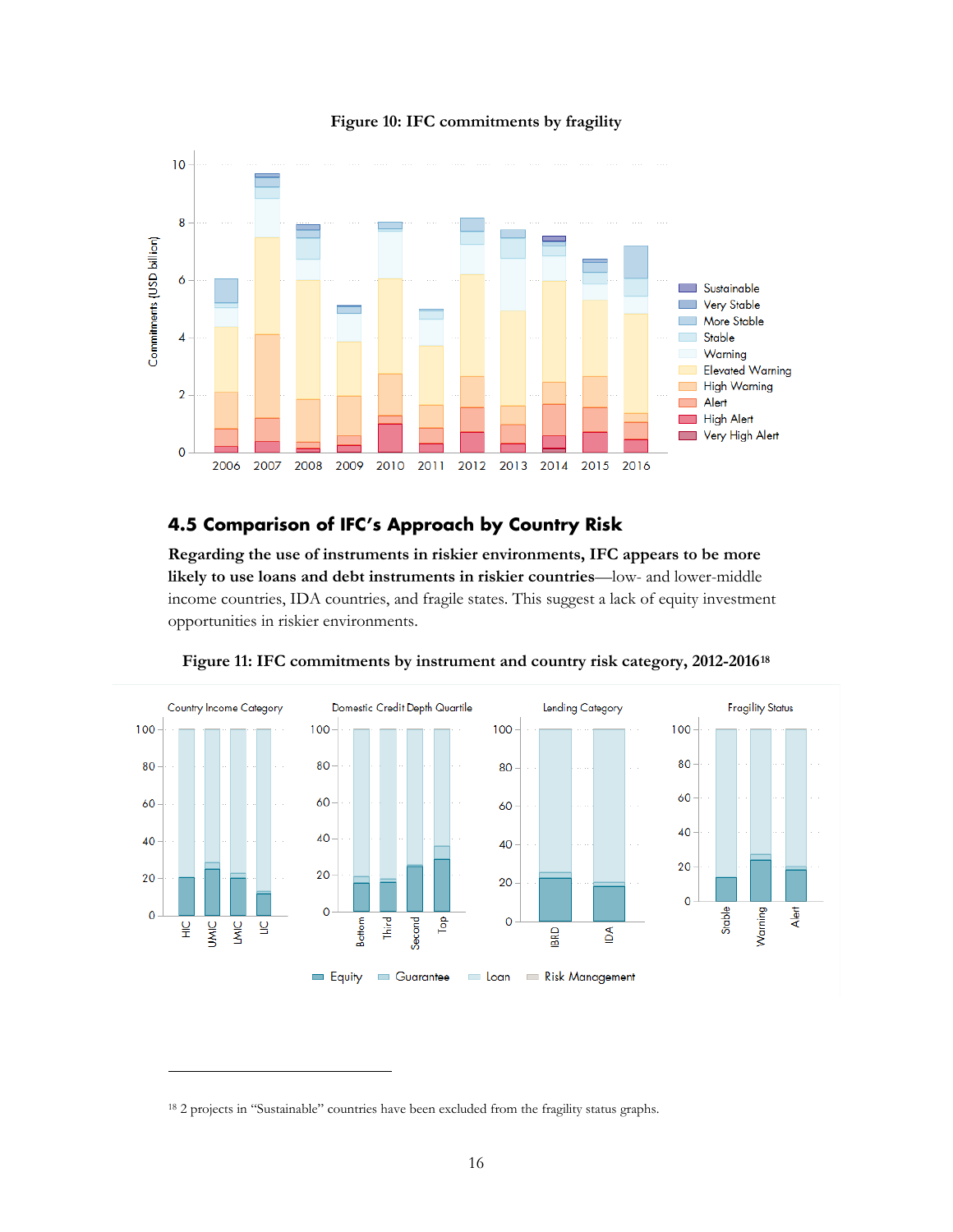**With respect to sector, telecommunications and extractives (i.e., oil, gas, and mining) projects make up a larger proportion of the IFC's portfolio in low-income countries, IDA countries, and/or fragile states.** By contrast, financial institutions and infrastructure projects make up larger proportions of the IFC's portfolio in less risky and wealthier states.





<span id="page-18-0"></span><sup>19</sup> 2 projects in "Sustainable" countries have been excluded from the fragility status graphs.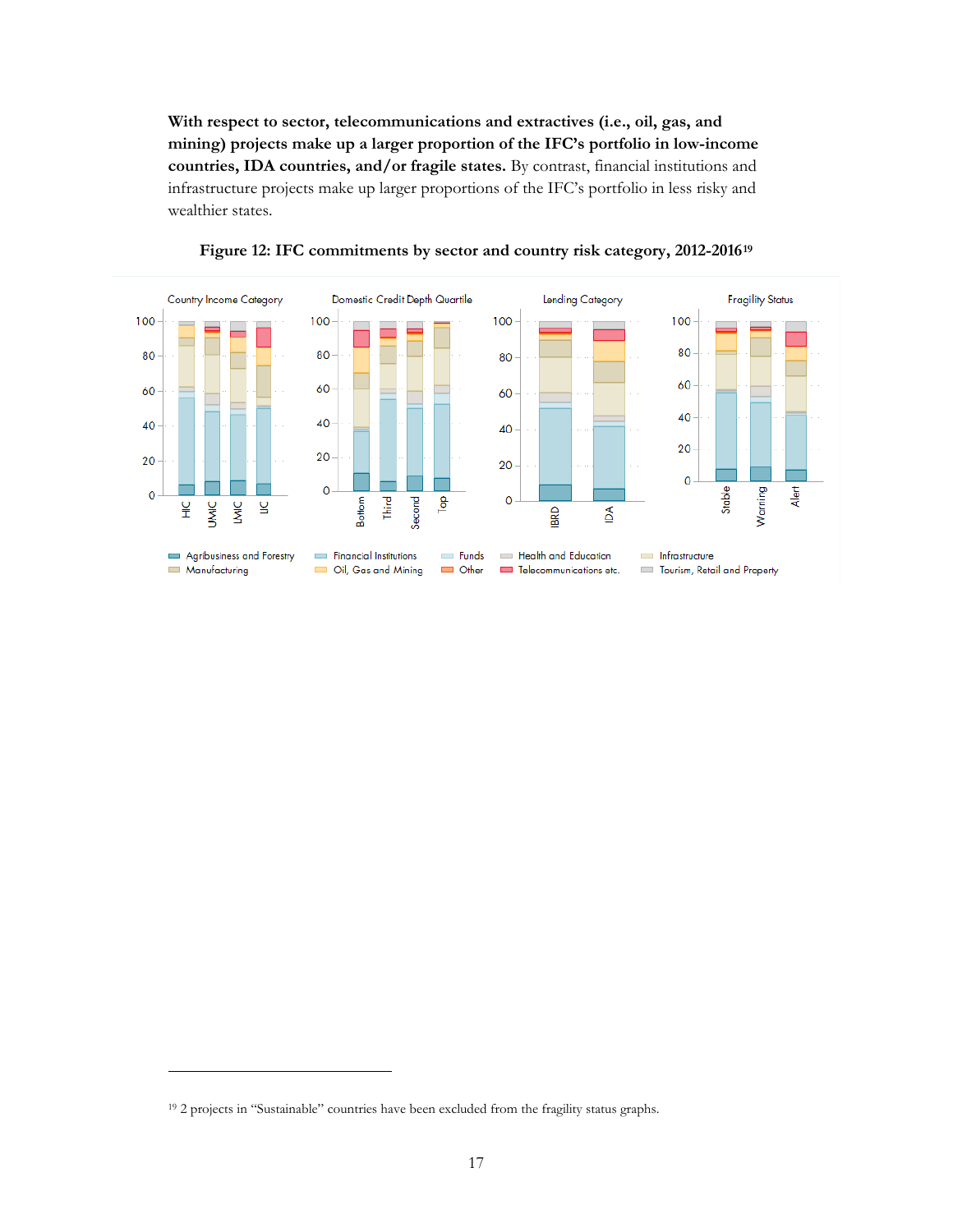## <span id="page-19-0"></span>**5. IFC Advisory Services Projects between 2009 and 2016**

Data on advisory service projects is available from May 2009 onward. The IFC offers advisory services to businesses in a range of areas, including obtaining access to finance, improving investment climate, and improving sustainability in water and energy use. Projects range in size from \$22,500 to over \$6 million. It appears that the volume and number of advisory services projects increasingly significantly in 2012.



#### **Figure 13: IFC advisory services projects, 2009-2016**

**Over half (52 percent) of all advisory services projects can be classified as access to finance, investment climate, or sustainable business advisory projects.** These three areas also make up the largest group of advisory services projects by volume.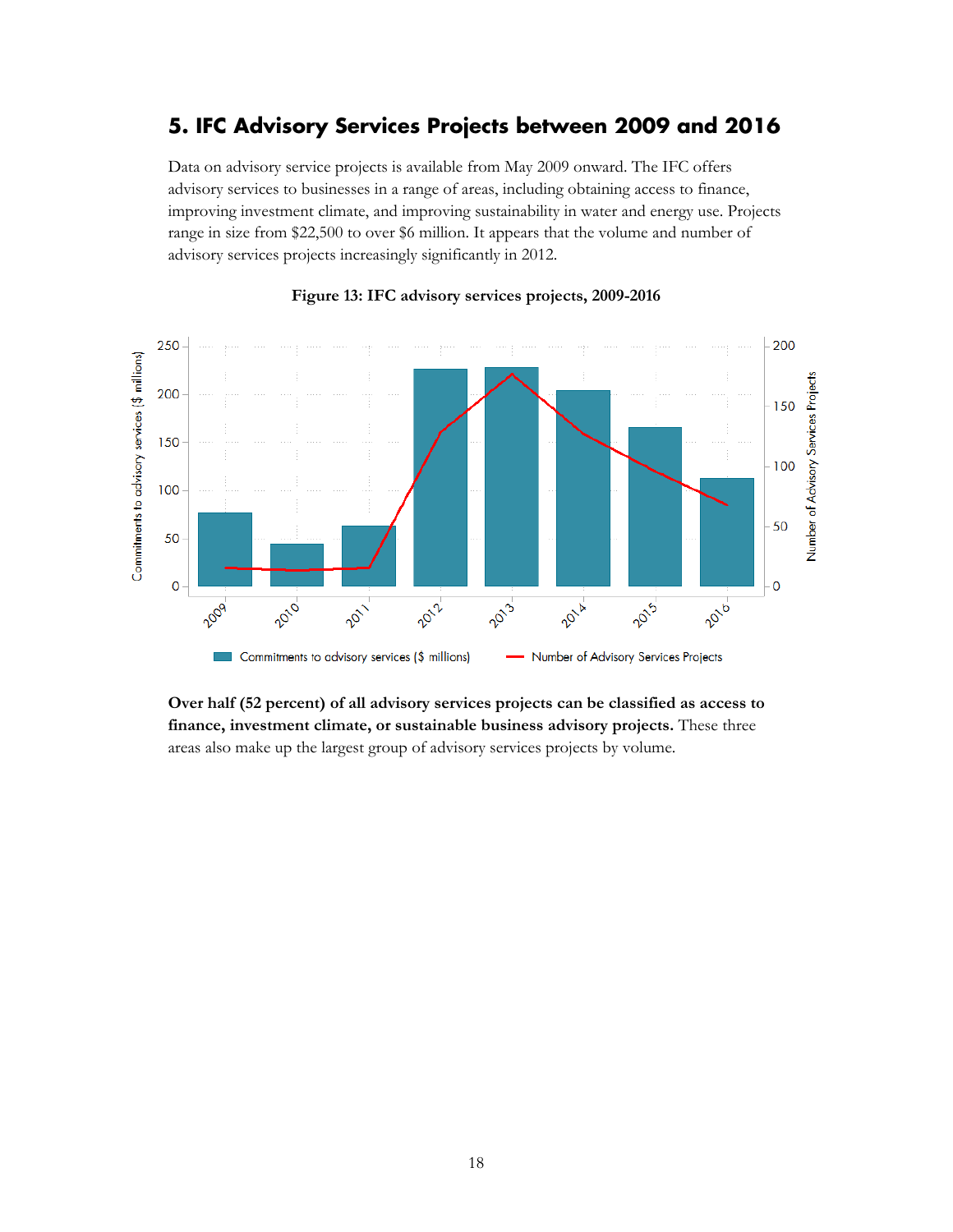



**Unlike investment projects, advisory services projects are more concentrated in lowincome and IDA countries.** Since 2009, over 50 percent of advisory services projects have gone towards IDA countries, compared to under 30 percent of IFC investment. Similarly, 32 percent of advisory projects have gone towards LICs, whereas 12 percent of IFC investment has gone towards LICs. We see a similar trend when we examine countries by credit depth quartile. In 2016, over half of IFC's advisory services projects went towards countries in the lowest credit depth quartile.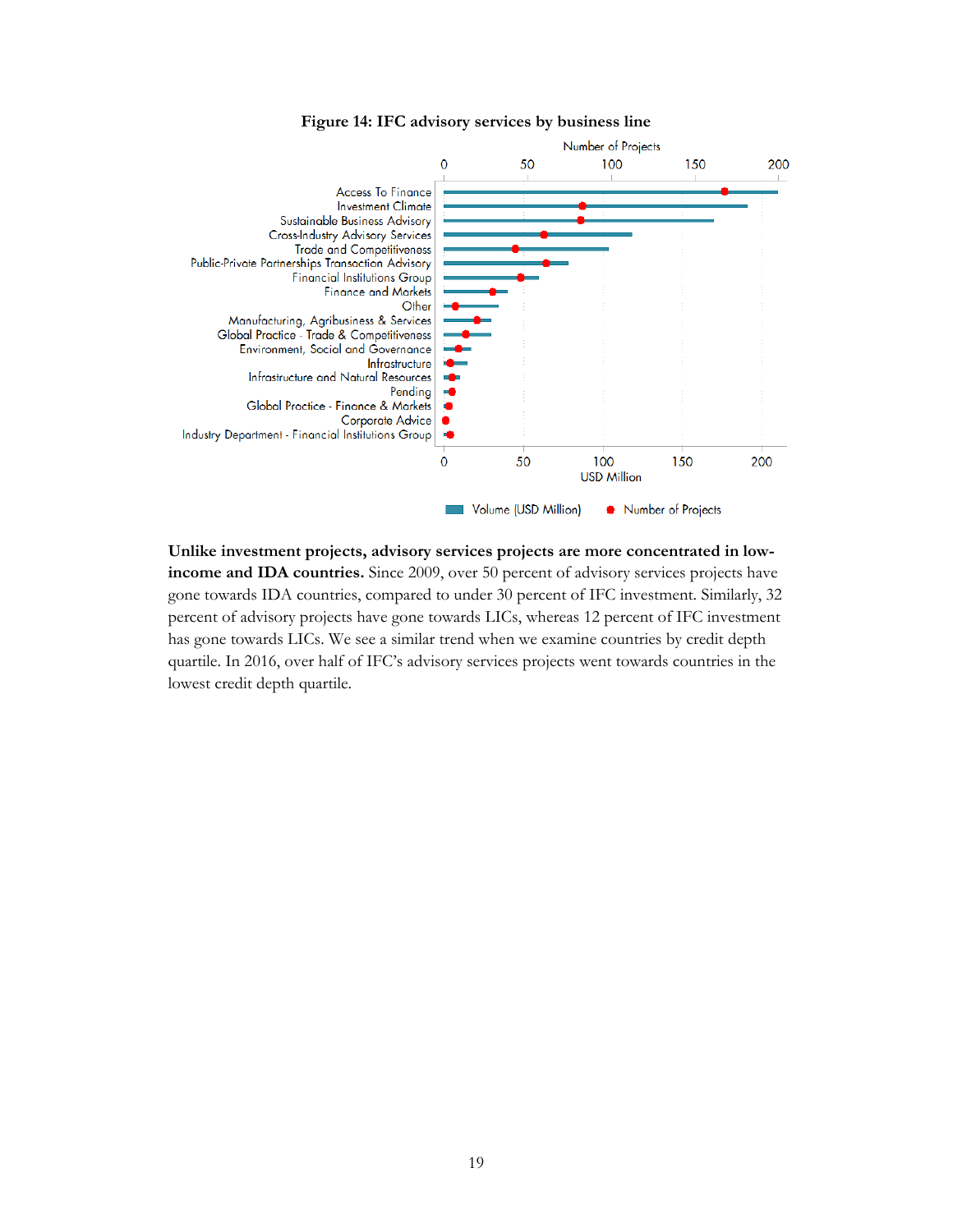

**Figure 15: IFC advisory services projects by country income category** 

**IFC has also committed to a significant number of advisory services projects in IDA countries and fragile states.** Over one third of advisory services projects since 2009 went to countries categorized as a "Alert" in the Fragile States Index, led by Bangladesh (27), Pakistan (18), Kenya (16), and Nigeria (14). Over half of all advisory services projects were in IDA or Blend countries, including 40 projects in India. Other major recipients of advisory services projects include Brazil (15 projects), the Philippines (15 projects), and Ukraine (13 projects). The IFC also committed to 70 regional projects under advisory services.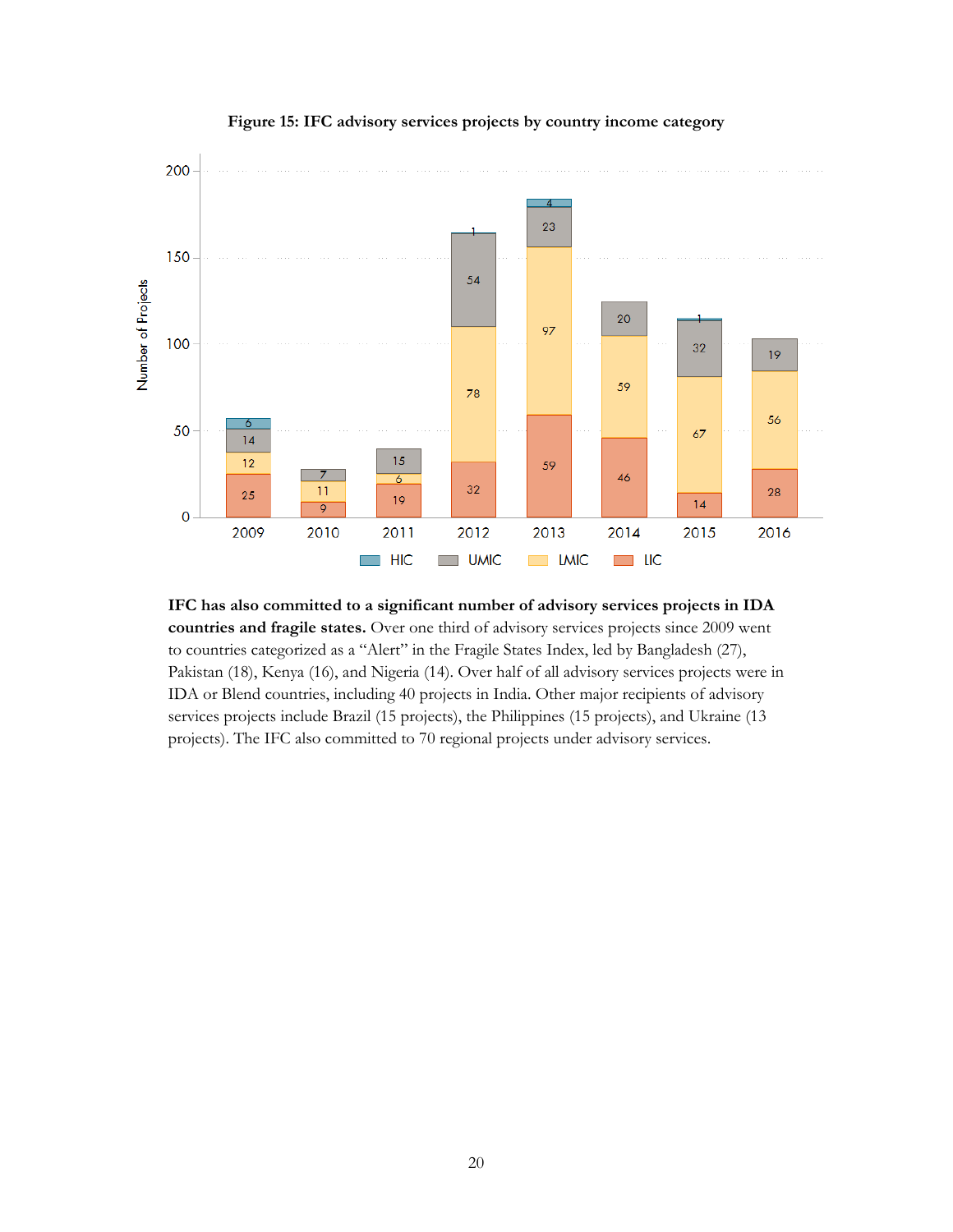## <span id="page-22-0"></span>**6. Policy Implications**

- **1) IFC's portfolio is not focused where it could make the most difference**. Over the past decade, IFC has inadequately refocused financing, as many of its traditional partners are becoming wealthier with a more developed domestic financial sector.[20](#page-22-1) Low income countries are where IFC has the scale to make a considerable difference to macro development outcomes. They are the countries with the greatest need for investment and (implicit) guarantee mechanisms for private investment, in particular. And these are the countries receiving the bulk of advisory services support—supposedly designed to ensure more opportunities for private sector investment. But they are a declining part of the IFC portfolio. While an excessive portfolio shift towards such markets might imperil IFC's own credit rating, available evidence suggests the corporation's portfolio has become less risky over time, suggesting considerable scope for more commitments to low income countries going forward without credit rating concerns. The IFC has recently received IDA financing to increase investment in low income and fragile states—it seems plausible that the IFC might have been able to increase its exposure even without that support.
- **2) IFC's primary focus has become financial services projects, primarily to SMEs through on-lending.** It is not clear that this is where the largest development impact of financing is to be found.
- **3) IFC's problems mirror those of OPIC, and policy recommendations may be**  similar. Past work on OPIC, like the IFC, found that the institution shifted away from low-income countries and to middle- and high-income countries in recent years. Some of this movement is due to external factors, like large economies like Indonesia and Nigeria graduating out of low-income status. Yet this pattern holds across other measures of "developing country," like domestic credit depth. CGD has suggested several reforms for OPIC to balance competing objectives, including stoplights filters to balance developmental impact and additionality. These filters could also prove valuable to the IFC.
- **4) Volume isn't everything; IFC's greatest impact may be poorer countries with smaller economies.** The fact that two of the largest DFIs share many of the same issues with portfolio focus suggest DFIs may have more trouble focusing their portfolio as they get larger. The largest recipients of IFC financing include the BRIC countries and Turkey. The economies of these countries have all grown significantly over the past fifteen years. Today, IFC's value add is limited, as IFC investments are dwarfed by other flows. There may still be value in investing in specific sectors in these countries. IFC's greatest impact may be in large-scale investments in poorer, riskier countries.
- **5) There is still room to improve on development results and additionality reporting**. IFC is a leader among DFIs in terms of transparency, but DFIs broadly

<span id="page-22-1"></span><sup>20</sup> Past work on the US DFI OPIC's portfolio similarly found that the US DFI has appeared to shift away from low-income countries and to middle- and high-income countries in recent years (Leo and Moss 2016).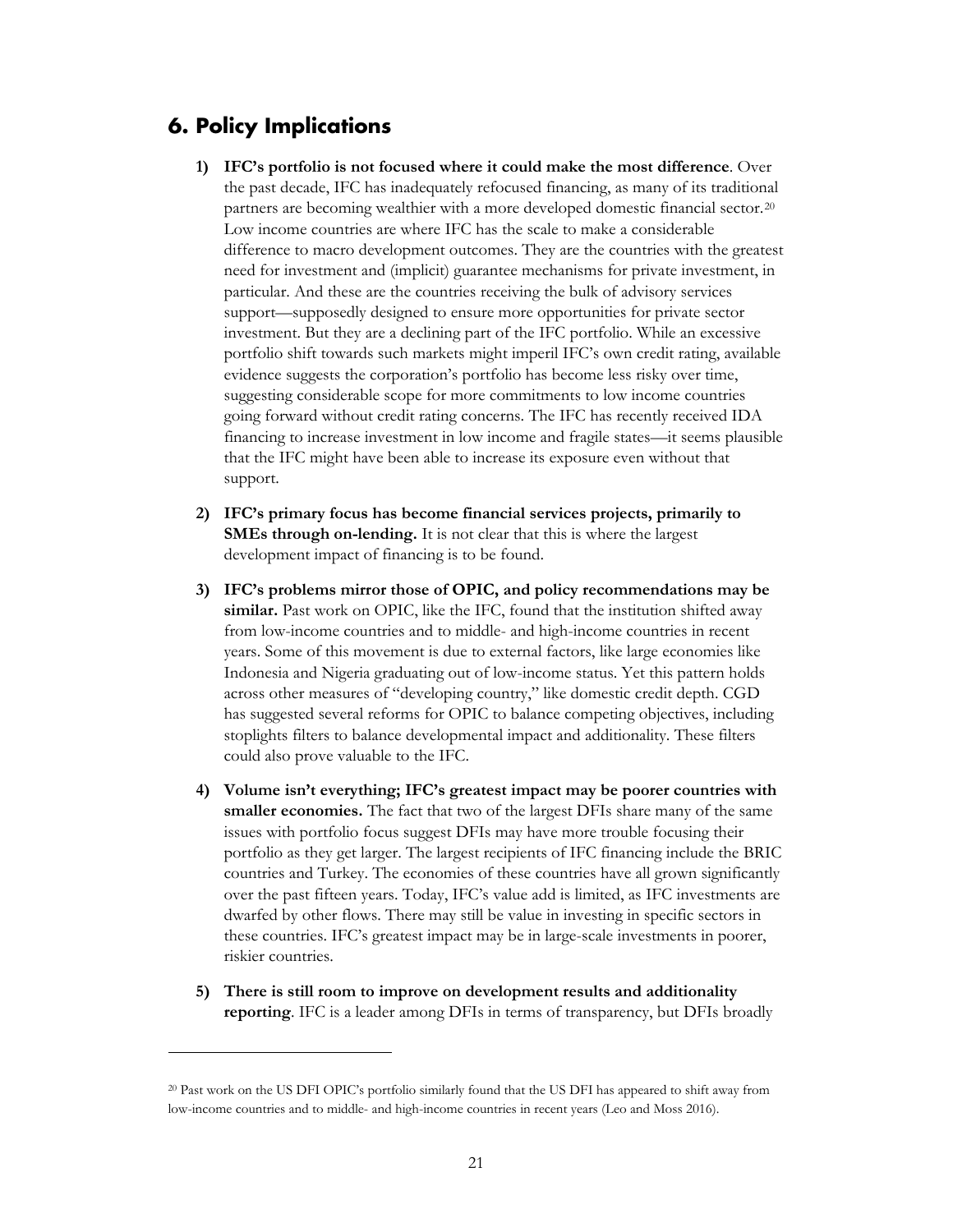have plenty of room to improve in releasing results in an easily accessible manner.<sup>[21](#page-23-0)</sup> In particular, data on development results (full DOTS data) and additionality (e.g. leverage ratios and the sequencing of investment) would be integral in a conducting a thorough analysis on IFC's portfolio. Additional data on additionality and development results could help justify IFC's in more developed countries.

<span id="page-23-0"></span><sup>21</sup> Jared Kalow, Ben Leo, and Todd Moss (2016).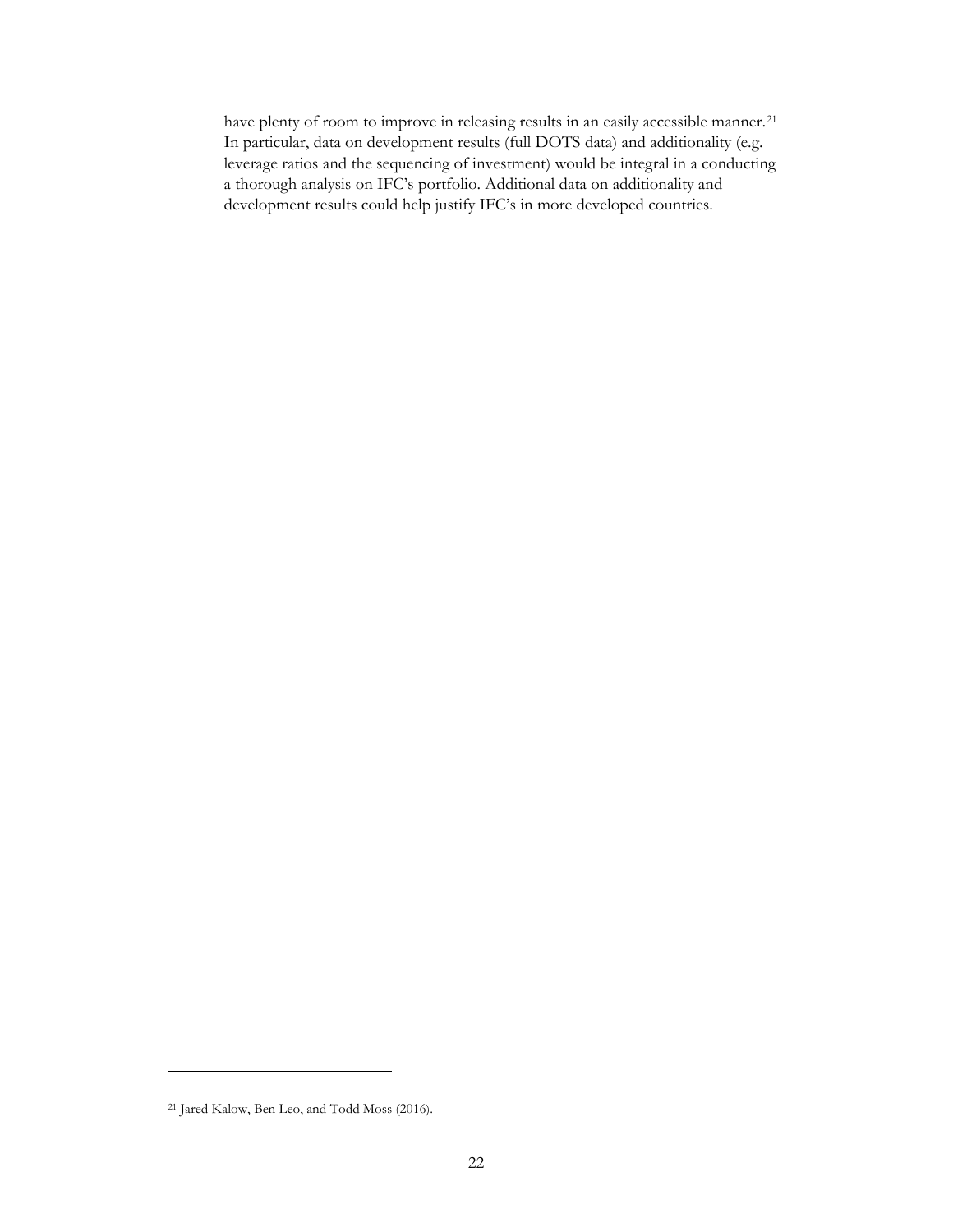## <span id="page-24-0"></span>**References**

- IDA. "IDA Graduates." *International Development Association*, 2016. http://ida.worldbank.org/about/ida-graduates.
- IFC. "IFC Access to Information Policy." IFC, 2012.

http://www.ifc.org/wps/wcm/connect/98d8ae004997936f9b7bffb2b4b33c15/IFCPoli cyDisclosureInformation.pdf?MOD=AJPERES.

———. "International Finance Corporation's Policy on Disclosure of Information." IFC, 2006.

http://www.ifc.org/wps/wcm/connect/b8faf60046a4ac3ab061f69111d74ae7/ProjectD isclosurePolicyEnglish2006.pdf?MOD=AJPERES.

———. "Overview." *International Finance Corporation*, 2017.

http://www.ifc.org/wps/wcm/connect/CORP\_EXT\_Content/IFC\_External\_Corpora te\_Site/Solutions/Solutions.

Joint Ministerial Committee of the Boards of Governors of the Bank and the Fund on the Transfer of Real Resources to Developing Countries. "From Billions to Trillions: Transforming Development Finance." Development Committee Discussion Note. World Bank and International Monetary Fund, 2015.

http://siteresources.worldbank.org/DEVCOMMINT/Documentation/23659446/DC2 015-0002(E)FinancingforDevelopment.pdf.

Juden, Matt. "Which Countries Have Graduated from Each Income Group, and When?" Center For Global Development. *Views from the Center*, 2016.

https://www.cgdev.org/blog/which-countries-have-graduated-each-income-group-andwhen.

- Kalow, Jared, Ben Leo, and Todd Moss. "How Transparent Are Development Finance Institutions?" Center For Global Development. *Views from the Center*, 2016. https://www.cgdev.org/blog/how-transparent-are-development-finance-institutions.
- Leo, Benjamin. "The OPIC Scraped Portfolio Dataset." Center for Global Development, 2016. https://www.cgdev.org/media/opic-scraped-portfolio-dataset.
- Leo, Benjamin, and Todd Moss. "Bringing US Development Finance into the 21st Century: Proposal for a Self-Sustaining, Full-Service USDFC." Rethinking US Development Policy. Center for Global Development, 2015.

http://www.cgdev.org/publication/bringing-us-development-finance-21st-centuryproposal-self-sustaining-full-service-usdfc.

———. "Inside the Portfolio of the Overseas Private Investment Corporation." Policy Paper. Center for Global Development, 2016.

https://www.cgdev.org/sites/default/files/CGD-Policy-Paper-81-Leo-Moss-Insidethe-OPIC-Portfolio.pdf.

Norris, John, Casey Dunning, and Annie Malknecht. "Fragile Progress: The Record of the Millennium Development Goals in States Affected by Conflict, Fragility, and Crisis." Center for American Progress, 2015.

https://www.americanprogress.org/issues/security/reports/2015/06/08/114296/fragil e-progress/.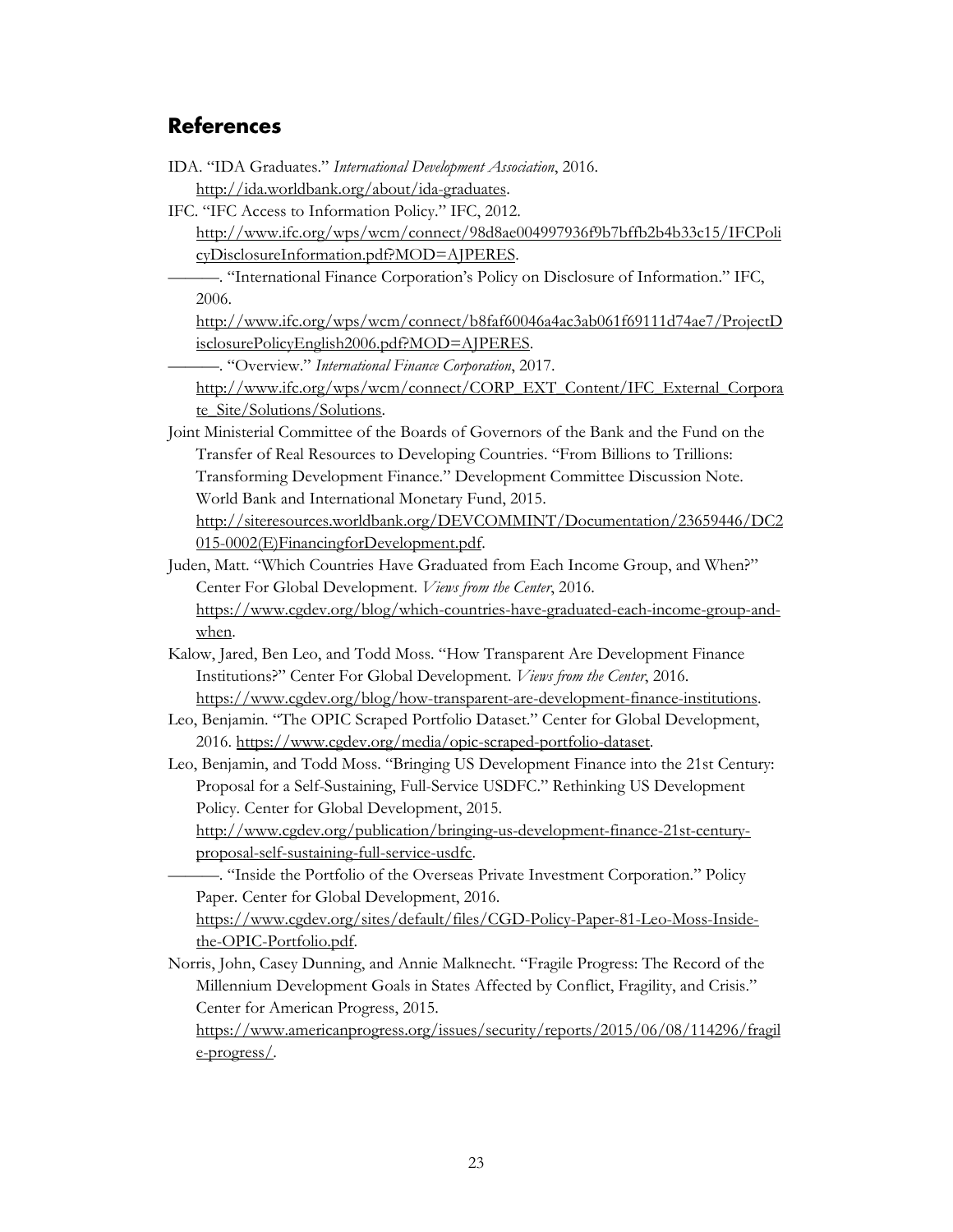- OECD. "Development Aid Rises Again in 2016." Organisation for Economic Co-operation and Development, 2017. http://www.oecd.org/dac/development-aid-rises-again-in-2016-but-flows-to-poorest-countries-dip.htm.
- OECD iLibrary. *States of Fragility 2016: Understanding Violence.*, 2016. http://dx.doi.org/10.1787/9789264267213-en.
- The Fund for Peace. "Fragile States and CAST Framework Methodology." The Fund for Peace, 2017. http://fundforpeace.org/fsi/methodology/.
- UNCTAD, ed. *Investing in the SDGs: An Action Plan*. World Investment Report 2014. New York: United Nations, 2014.
- World Bank. "How Does the World Bank Classify Countries?" *World Bank Group*, 2017. https://datahelpdesk.worldbank.org/knowledgebase/articles/378834-how-does-theworld-bank-classify-countries.

———. "World Development Indicators 2016." World Bank, 2016. https://openknowledge.worldbank.org/handle/10986/23969.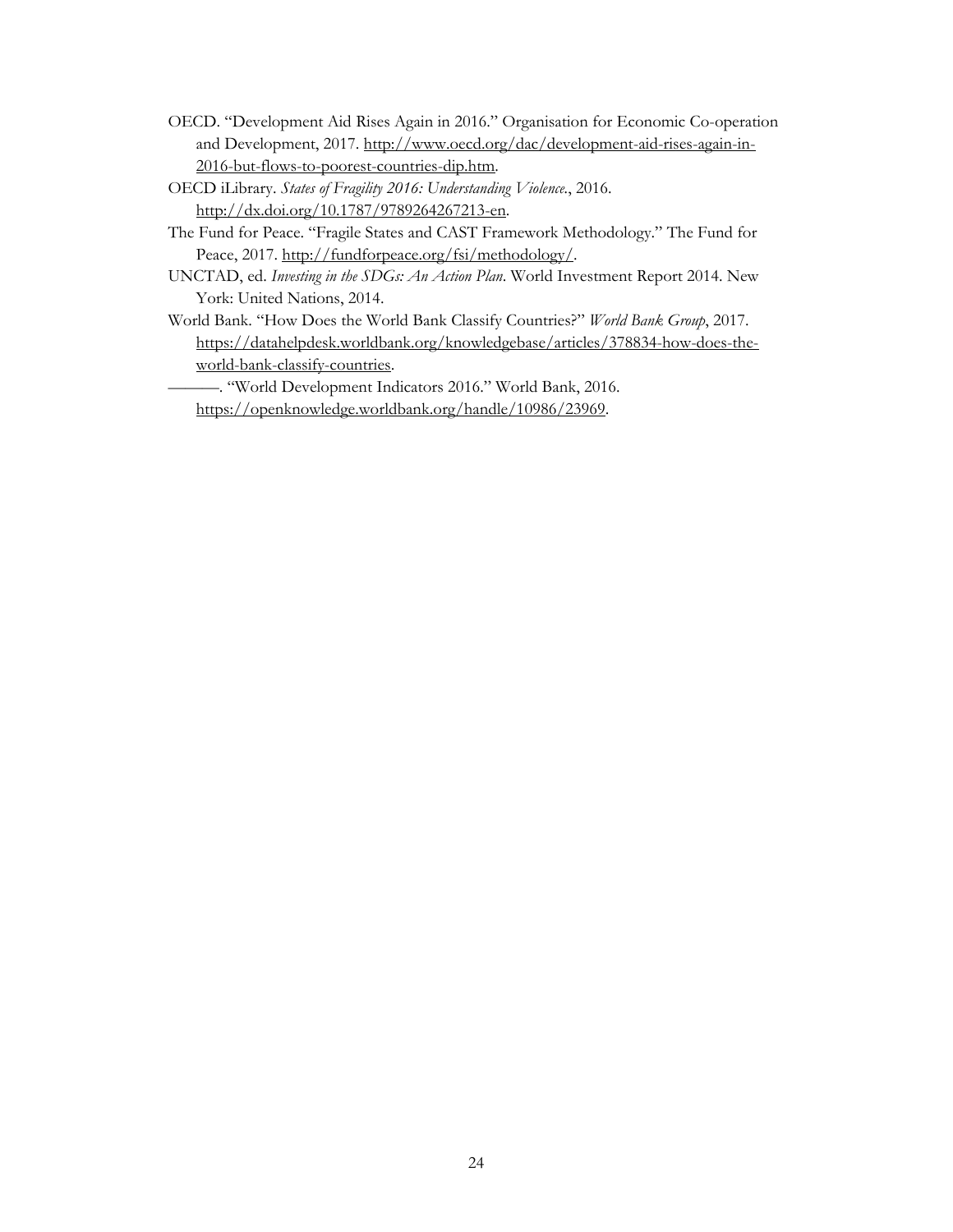## <span id="page-26-0"></span>**Appendix 1: IFC Expertise Areas**

IFC currently classifies projects into 25 primary sectors, 87 secondary sectors, and 270 tertiary sectors. We categorized the 25 primary sectors into 10 expertise areas according to the IFC's website.[22](#page-26-1) The mapping of expertise areas to primary sectors and secondary sectors, all of which are used in this analysis, is below:

| <b>Expertise Area</b>         | <b>Primary Sector Name</b>     | <b>Secondary Sector Name</b>                                           | <b>IFC</b><br>Projects<br>in<br><b>Database</b> |
|-------------------------------|--------------------------------|------------------------------------------------------------------------|-------------------------------------------------|
| Agribusiness and Forestry     | Agriculture and Forestry       | Animal Production                                                      | 43                                              |
| Agribusiness and Forestry     | Agriculture and Forestry       | Crop Production                                                        | 131                                             |
| Agribusiness and Forestry     | Agriculture and Forestry       | Fishing                                                                | 2                                               |
| Agribusiness and Forestry     | Agriculture and Forestry       | Forestry                                                               | 9                                               |
| Agribusiness and Forestry     | Food & Beverages               | Beverages                                                              | 41                                              |
| Agribusiness and Forestry     | Food & Beverages               | Food Manufacturing                                                     | 120                                             |
| Financial Institutions        | Finance & Insurance            | Commercial Banking                                                     | 849                                             |
| Financial Institutions        | Finance & Insurance            | Credit Bureaus                                                         | $\mathbf{1}$                                    |
| Financial Institutions        | Finance & Insurance            | Development Finance Company                                            | 9                                               |
| Financial Institutions        | Finance & Insurance            | Finance Companies                                                      | 60                                              |
| <b>Financial Institutions</b> | Finance & Insurance            | Financial Transactions Processing                                      | 18                                              |
| <b>Financial Institutions</b> | Finance & Insurance            | Housing Finance                                                        | 71                                              |
| <b>Financial Institutions</b> | Finance & Insurance            | Insurance                                                              | 50                                              |
| Financial Institutions        | Finance & Insurance            | Merchant Bank                                                          | 2                                               |
| Financial Institutions        | Finance & Insurance            | Microfinance                                                           | 179                                             |
| <b>Financial Institutions</b> | Finance & Insurance            | Other Non-Banking Financial Institution<br>(NBFI)                      | 44                                              |
| Financial Institutions        | Finance & Insurance            | Rental & Leasing Services                                              | 60                                              |
| <b>Financial Institutions</b> | Finance & Insurance            | Securities Markets                                                     | 19                                              |
| Financial Institutions        | Finance & Insurance            | Trade Finance Intermediary                                             | 23                                              |
| Funds                         | Collective Investment Vehicles | Fund Management Companies (Tied to a<br>Collective Investment Vehicle) | $\mathbf{1}$                                    |
| Funds                         | Collective Investment Vehicles | Fund of Funds/Secondaries                                              | $\Omega$                                        |
| Funds                         | Collective Investment Vehicles | Non-Fund Collective Investment Vehicles                                | $\overline{4}$                                  |
| Funds                         | Collective Investment Vehicles | Private Equity Funds                                                   | 244                                             |
| <b>Funds</b>                  | Collective Investment Vehicles | Sector Funds and Non-Private Equity Funds                              | 13                                              |
| Health and Education          | <b>Education Services</b>      | Education                                                              | 86                                              |
| Health and Education          | Health Care                    | Hospitals, Clinics, Laboratories & Other                               | 116                                             |
| Infrastructure                | Electric Power                 | <b>Electric Power Distribution</b>                                     | 19                                              |
| Infrastructure                | <b>Electric Power</b>          | Electric Power Funds (non RE)                                          | $\overline{0}$                                  |

#### **Table 7: IFC expertise areas, primary sectors, and secondary sectors**

<span id="page-26-1"></span><sup>22</sup> IFC 2017.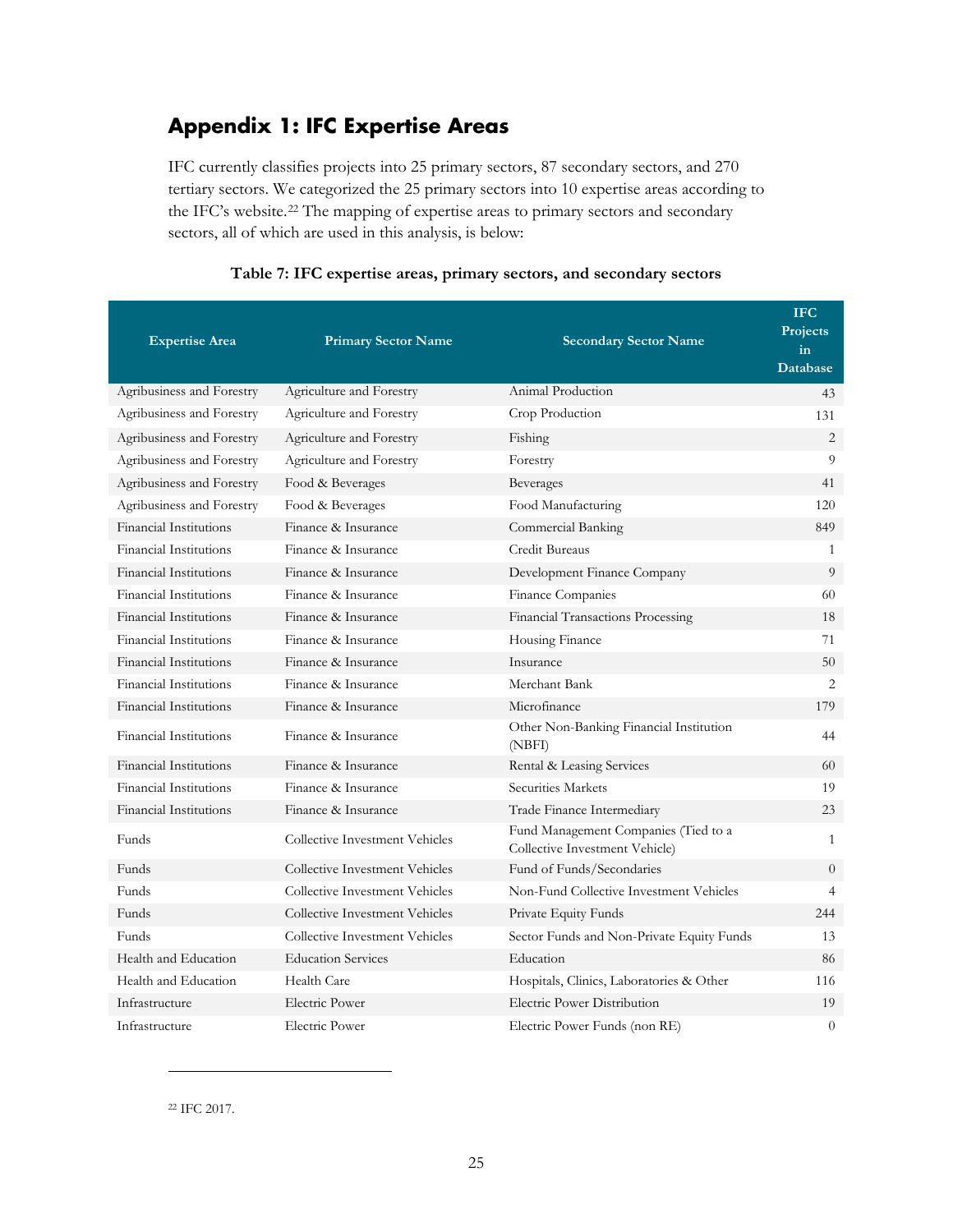| Infrastructure | <b>Electric Power</b>                        | Electric Power Other (Including Holding<br>Companies)                                  | 19             |
|----------------|----------------------------------------------|----------------------------------------------------------------------------------------|----------------|
| Infrastructure | <b>Electric Power</b>                        | Electric Power Transmission                                                            | 9              |
| Infrastructure | <b>Electric Power</b>                        | <b>Energy Efficiency</b>                                                               | $\overline{4}$ |
| Infrastructure | <b>Electric Power</b>                        | <b>Integrated Utilities</b>                                                            | 6              |
| Infrastructure | Electric Power                               | Power Projects through FI (non RE)                                                     | $\overline{0}$ |
| Infrastructure | <b>Electric Power</b>                        | Renewable Energy Generation                                                            | 131            |
| Infrastructure | <b>Electric Power</b>                        | Thermal Power Generation                                                               | 55             |
| Infrastructure | Transportation and Warehousing               | Common Carriers                                                                        | 73             |
| Infrastructure | Transportation and Warehousing               | <b>Transport Service</b>                                                               | 108            |
| Infrastructure | Transportation and Warehousing               | Warehousing & Storage                                                                  | 18             |
| Infrastructure | Utilities                                    | <b>Gas Distribution</b>                                                                | 17             |
| Infrastructure | <b>Utilities</b>                             | Waste Treatment and Management                                                         | 3              |
| Infrastructure | Utilities                                    | Water, Wastewater and District Heating &<br>Cooling                                    | 55             |
| Manufacturing  | Chemicals                                    | Basic Chemical Manufacturing                                                           | 40             |
| Manufacturing  | Chemicals                                    | Other Chemicals                                                                        | 22             |
| Manufacturing  | Chemicals                                    | Paint and Adhesives                                                                    | 1              |
| Manufacturing  | Chemicals                                    | Pesticides, Fertilizer and Other Agricultural<br>Chemical Manufacturing                | 22             |
| Manufacturing  | Chemicals                                    | Petroleum & Coal Products                                                              | 17             |
| Manufacturing  | Chemicals                                    | Pharmaceuticals                                                                        | 40             |
| Manufacturing  | Chemicals                                    | Resins, Synthetic Rubber, and Artifical<br>Synthetic Fibers and Filament Manufacturing | 17             |
| Manufacturing  | Chemicals                                    | Soaps                                                                                  | 5              |
| Manufacturing  | Industrial & Consumer Products               | Consumer Goods                                                                         | $\theta$       |
| Manufacturing  | Industrial & Consumer Products               | Electrical Equipment, Appliances and<br>Components                                     | 39             |
| Manufacturing  | Industrial & Consumer Products               | Fabricated Metal Product Manufacturing                                                 | 11             |
| Manufacturing  | Industrial & Consumer Products               | Furniture and Related Products                                                         | $\overline{4}$ |
| Manufacturing  | Industrial & Consumer Products               | Machinery and Other Industrial                                                         | 11             |
| Manufacturing  | Industrial & Consumer Products               | Renewable Energy Equipment                                                             | 6              |
| Manufacturing  | Industrial & Consumer Products               | Transportation Equipment                                                               | 41             |
| Manufacturing  | Industrial & Consumer Products               | <b>Wood Products</b>                                                                   | 22             |
| Manufacturing  | Nonmetallic Mineral Product<br>Manufacturing | Brick, Tile and Ceramic                                                                | 6              |
| Manufacturing  | Nonmetallic Mineral Product<br>Manufacturing | Cement                                                                                 | 50             |
| Manufacturing  | Nonmetallic Mineral Product<br>Manufacturing | Glass                                                                                  | 33             |
| Manufacturing  | Plastics & Rubber                            | Plastics & Rubber                                                                      | 20             |
| Manufacturing  | Primary Metals                               | Iron and Steel                                                                         | 25             |
| Manufacturing  | Primary Metals                               | Other Metals                                                                           | 17             |
| Manufacturing  | Pulp & Paper                                 | Pulp & Paper                                                                           | 51             |
| Manufacturing  | Textiles, Apparel & Leather                  | Apparel                                                                                | 15             |
| Manufacturing  | Textiles, Apparel & Leather                  | Leather and Allied Products                                                            | $\mathbf{1}$   |
| Manufacturing  | Textiles, Apparel & Leather                  | Primary                                                                                | $\mathfrak{Z}$ |
| Manufacturing  | Textiles, Apparel & Leather                  | Textiles - Others                                                                      | 6              |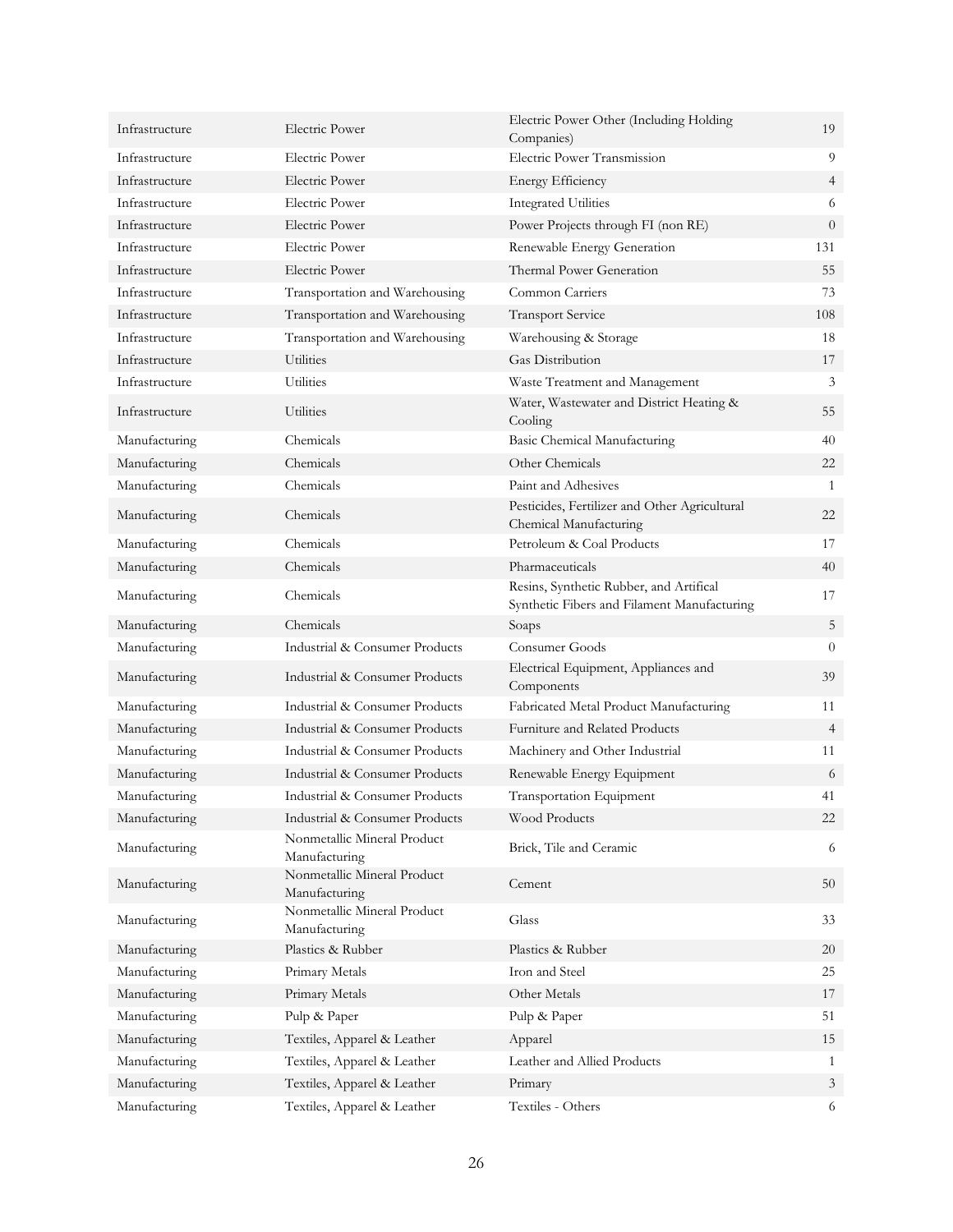| Oil, Gas and Mining                         | Oil, Gas and Mining                                | Coal                                               | 1        |
|---------------------------------------------|----------------------------------------------------|----------------------------------------------------|----------|
| Oil, Gas and Mining                         | Oil, Gas and Mining                                | Metal Ore Mining                                   | 57       |
| Oil, Gas and Mining                         | Oil, Gas and Mining                                | Mining Services                                    | $\theta$ |
| Oil, Gas and Mining                         | Oil, Gas and Mining                                | Nonmetallic Mineral Mining and Quarrying           | 15       |
| Oil, Gas and Mining                         | Oil, Gas and Mining                                | Oil and Gas                                        | 97       |
| Oil, Gas and Mining                         | Oil, Gas and Mining                                | Oilfield Services                                  | 9        |
| Other                                       | n-Sector Specific Advisory Services                | Non-Sector Specific Advisory Services              | $\Omega$ |
| Other                                       | Other (For Non-Investment Projects)                | Other                                              | 3        |
| Other                                       | Professional, Scientific and Technical<br>Services | Professional, Scientific and Technical<br>Services | 20       |
| Other                                       | Professional, Scientific and Technical<br>Services | Software                                           | 33       |
| Other                                       | Public Administration                              | Municipal Entity                                   | $\theta$ |
| Other                                       | Public Administration                              | National Government                                | $\theta$ |
| Telecommunications,<br>Media and Technology | Information                                        | Internet Projects                                  | 29       |
| Telecommunications,<br>Media and Technology | Information                                        | Printing & Publishing                              | $\theta$ |
| Telecommunications,<br>Media and Technology | Information                                        | Telecommunications                                 | 123      |
| Tourism, Retail and<br>Property             | Accommodation & Tourism Services                   | Accommodation & Tourism Services                   | 72       |
| Tourism, Retail and<br>Property             | Construction and Real Estate                       | Construction and Real Estate                       | 68       |
| Tourism, Retail and<br>Property             | Wholesale and Retail Trade                         | Retail                                             | 57       |
| Tourism, Retail and<br>Property             | Wholesale and Retail Trade                         | Wholesale                                          | 6        |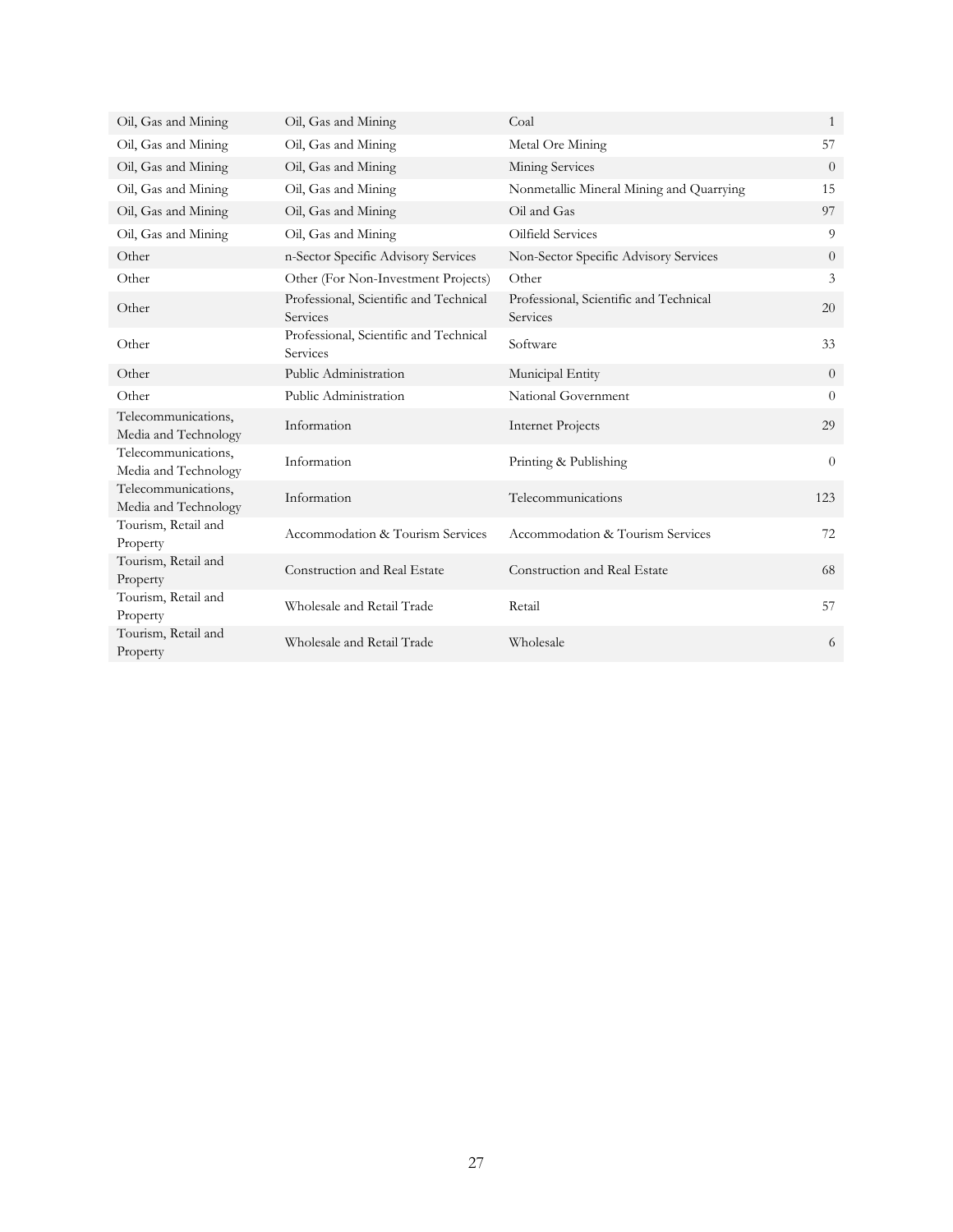## <span id="page-29-0"></span>**Appendix 2: Historical World Bank Lending Categories**

We classified projects based on World Bank lending categories of the country at the time of investment. To do this, we built a matrix of countries' categories by year between 2001 and 2016. We used the list of IDA graduation and re-graduation dates build a list of economies' lending status between 2001 and 2016.[23](#page-29-1) As with the World Bank country income categories, the year in question is the year prior to the fiscal year determined; i.e. FY2017 lending categories correspond to 2016 actual years. Additionally, we were unable to determine historical classifications of Blend countries. Blend countries are categorized as IDA countries, as noted in the paper.

The number of IDA countries has decreased from 88 to 78 between 2001 and 2016, while the number of IBRD countries has increased from 62 to 66 and the number of non-lending countries has increased from 66 to 72. Countries that graduated from IDA to IBRD over this period are Albania, Angola, Armenia, Azerbaijan, Bosnia and Herzegovina, Georgia, India, Indonesia, Macedonia, Montenegro, and Serbia. Additionality, Papua de New Guinea reverse graduated from IBRD status to IDA status. Countries that graduated out of IBRD into Non-Lending status over this period are Czech Republic, Estonia, Hungary, Lithuania, the Slovak Republic, and Slovenia.





<span id="page-29-1"></span><sup>23</sup> IDA 2016; World Bank, "How Does the World Bank Classify Countries?"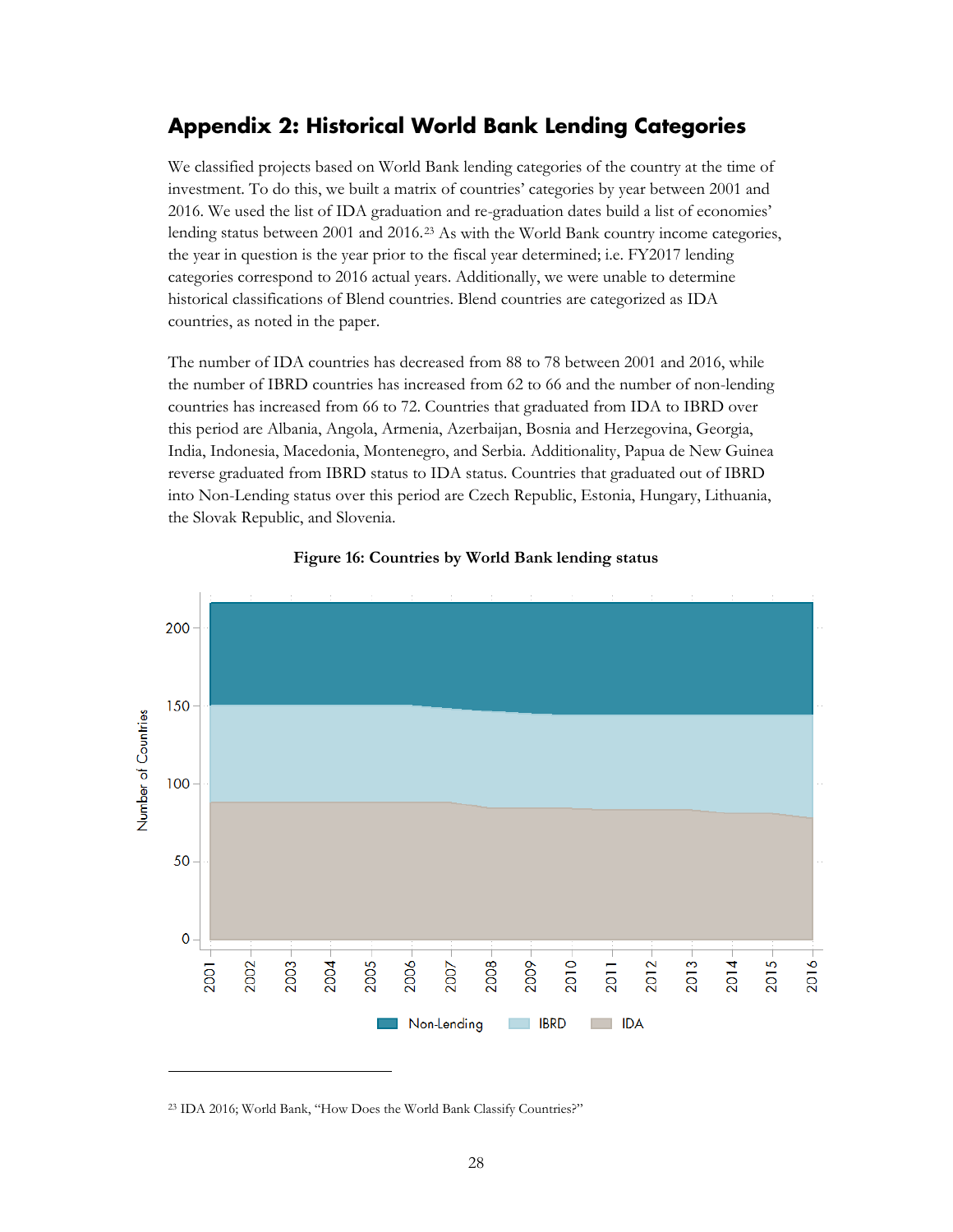## <span id="page-30-0"></span>**Appendix 3: Historical Fragility Categories**

We determined fragility based on the Fund for Peace's Fragile States Index (FSI), an annual reports coring countries' vulnerability to conflict or collapse. The FSI combines a range of data, including media analysis, quantitative data, and qualitative expert review to produce twelve indicators across range of topics: cohesions indicators (e.g. factionalized elites), economic indicators (e.g. uneven economic development), political indicators (e.g. state legitimacy), and social and cross-cutting indicators (e.g. refugees and IDPs). Countries are scored from 0 to 120, with 120 representing the most fragile and 0 representing the least fragile.

The scores are divided into twelve tiers, ranging from very sustainable to very high alert.<sup>[24](#page-30-1)</sup> The twelve tiers fall into four brackets: alert (very high alert, high alert, or alert), stable (very stable, more stable, and stable), and sustainable (sustainable or very sustainable).

Since the publication of the FSI in 2006, the proportion of countries in each category has fluctuated but the overall proportion of countries in each category has remained relatively consistent. Notably, the percentage of alert-bracket (i.e. alert, high alert, and very high alert) countries has increased from 19 percent to 21 percent, and the percent of warning-bracket countries (i.e. warning, elevated warning, and high warning) countries has decreased from 53 percent to 49 percent. The percentage of countries in the very high alert tier has increased from 1 to 4 percent.

| <b>Fragile States Index Tier</b> | 2006   | 2007   | 2008   | 2009   | 2010   | 2011   | 2012   | 2013   | 2014  | 2015  | 2016   |
|----------------------------------|--------|--------|--------|--------|--------|--------|--------|--------|-------|-------|--------|
| Very Sustainable                 | $4\%$  | $2\%$  | $2\%$  | $1\%$  | $1\%$  | $1\%$  | $1\%$  | $1\%$  | $1\%$ | $1\%$ | $1\%$  |
| Sustainable                      | $5\%$  | $6\%$  | $6\%$  | $6\%$  | $6\%$  | $6\%$  | $7\%$  | $7\%$  | $7\%$ | $8\%$ | $8\%$  |
| Very Stable                      | $8\%$  | $6\%$  | $5\%$  | $6\%$  | $6\%$  | $6\%$  | $6\%$  | $6\%$  | $7\%$ | $6\%$ | $6\%$  |
| More Stable                      | $8\%$  | $6\%$  | $7\%$  | $7\%$  | $7\%$  | $9\%$  | $9\%$  | $8\%$  | $8\%$ | $8\%$ | $8\%$  |
| Stable                           | $3\%$  | $7\%$  | $8\%$  | $6\%$  | $7\%$  | $8\%$  | $7\%$  | $7\%$  | $7\%$ | $7\%$ | $7\%$  |
| Warning                          | $9\%$  | $9\%$  | 10%    | 13%    | $12\%$ | $9\%$  | $9\%$  | 10%    | $9\%$ | 10%   | 10%    |
| Elevated Warning                 | 19%    | $24\%$ | 23%    | 18%    | 19%    | 19%    | 23%    | $21\%$ | 25%   | 25%   | $23\%$ |
| High Warning                     | 25%    | $22\%$ | 20%    | $22\%$ | $22\%$ | $22\%$ | 20%    | 20%    | 18%   | 15%   | 16%    |
| Alert                            | $13\%$ | $11\%$ | $12\%$ | 13%    | 13%    | $12\%$ | $11\%$ | $11\%$ | 10%   | 13%   | $12\%$ |
| High Alert                       | $5\%$  | $5\%$  | $5\%$  | $6\%$  | $6\%$  | $6\%$  | $7\%$  | $7\%$  | $6\%$ | $6\%$ | $5\%$  |
| Very High Alert                  | $1\%$  | $2\%$  | $3\%$  | $2\%$  | $2\%$  | $1\%$  | $1\%$  | $2\%$  | $3\%$ | $2\%$ | $4\%$  |

#### **Table 8: Fragile States Index categories by country**

<span id="page-30-1"></span><sup>24</sup> The Fund for Peace (The Fund for Peace, 2017).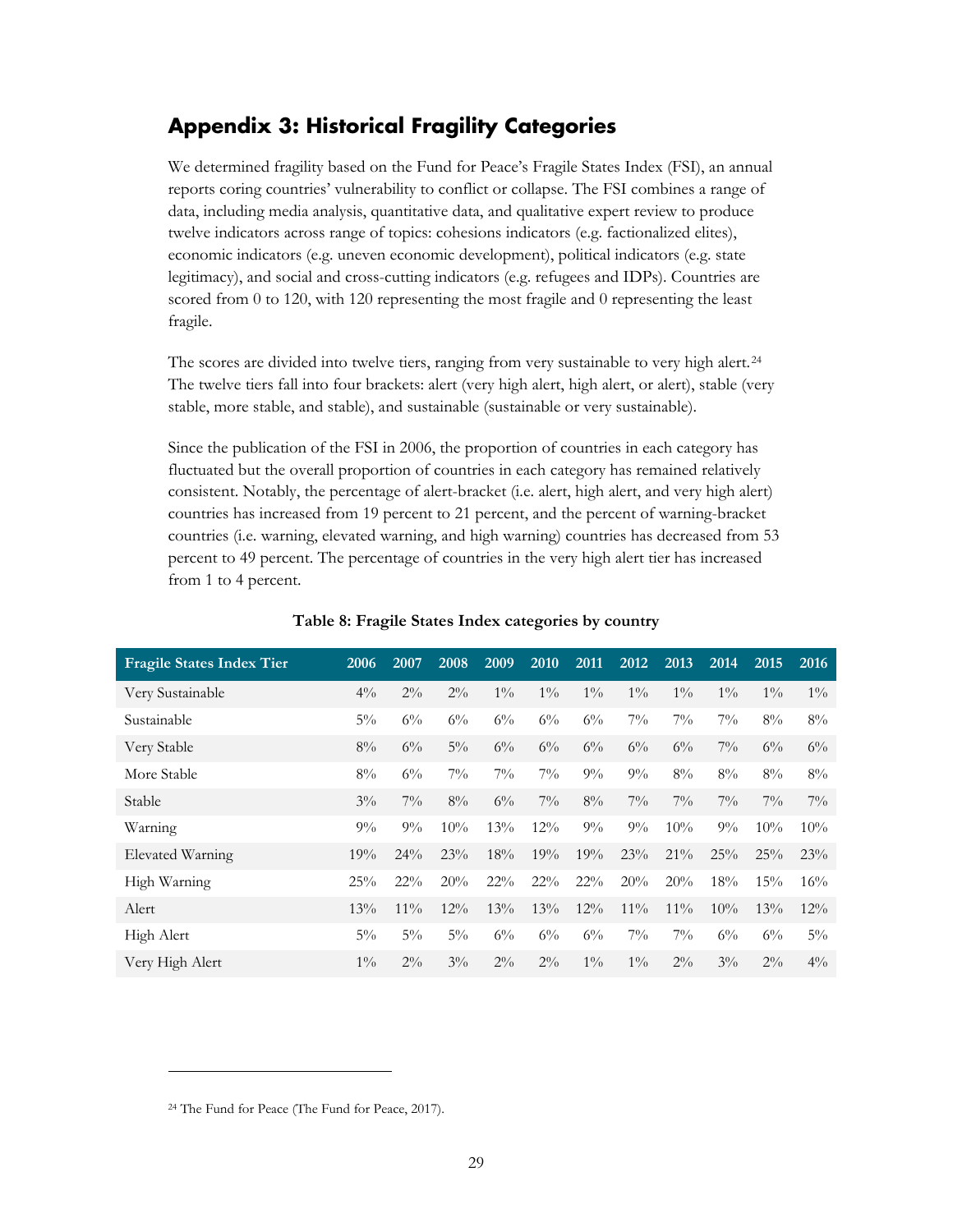## <span id="page-31-0"></span>**Appendix 4: Analysis of 2017 Commitment Data**

Trends from IFC's FY2017 committed portfolio largely mirror IFC's portfolio trends towards upper-middle income countries. The countries with the largest share of IFC's committed portfolio in FY2017 are India (\$5.6 billion), Turkey (\$4.6 billion), China (\$3.2 billion), and Brazil (\$2.7 billion).



#### **Top 20 countries by volume of IFC committed exposure**

Adjusting the committed portfolio for population, upper-middle income countries continue to account for the largest share of IFC's portfolio, including Panama, Georgia, and Jordan.



#### **Top 20 countries by volume per capita of IFC committed exposure**